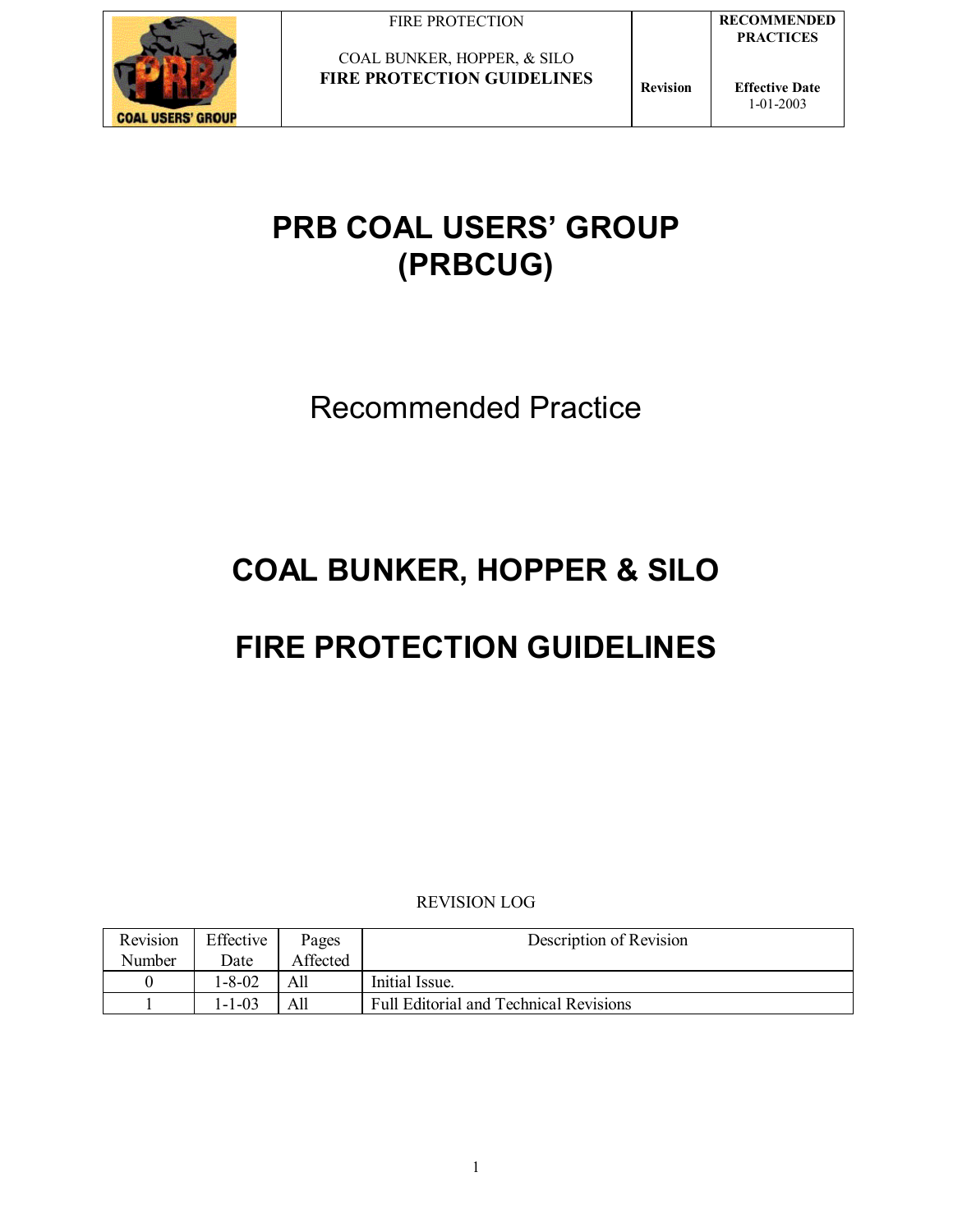

**Effective Date**  $1 - 01 - 2003$ 

**Revision** 

## **TABLE OF CONTENTS**

| 1.0 |       |  |
|-----|-------|--|
| 2.0 |       |  |
|     |       |  |
| 3.0 |       |  |
| 3.1 |       |  |
| 3.2 |       |  |
| 3.3 |       |  |
| 3.4 |       |  |
| 4.0 |       |  |
| 4.1 |       |  |
| 4.2 |       |  |
| 4.3 |       |  |
|     |       |  |
|     |       |  |
|     |       |  |
|     |       |  |
|     |       |  |
|     |       |  |
|     |       |  |
| 5.0 |       |  |
| 5.1 |       |  |
| 5.2 |       |  |
| 5.3 |       |  |
|     | 5.3.1 |  |
|     | 5.3.2 |  |
|     | 5.3.3 |  |
|     |       |  |
|     |       |  |
|     |       |  |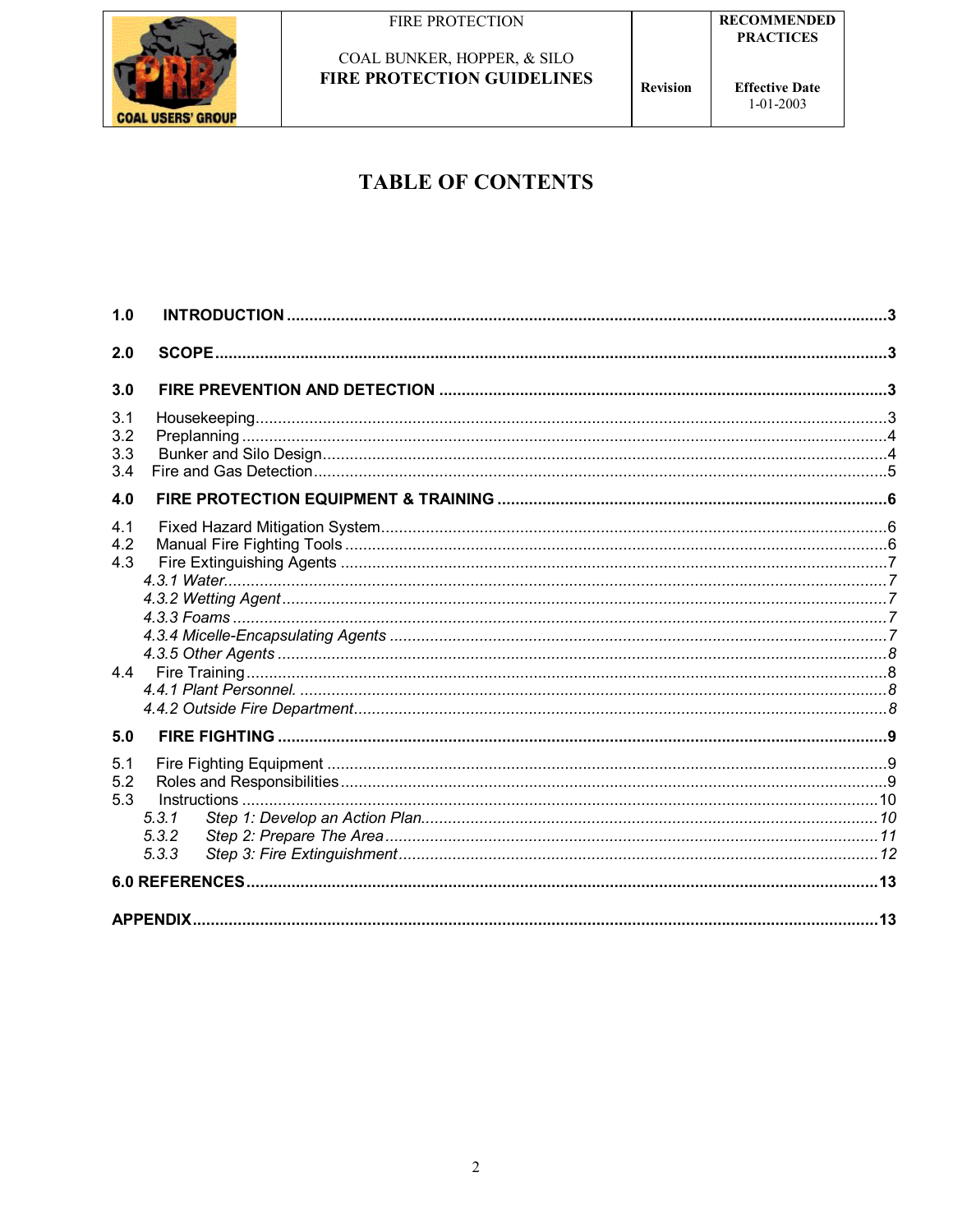

COAL BUNKER, HOPPER, & SILO

**Effective Date** 1-01-2003

## **1.0 INTRODUCTION**

**Reliance on this guideline without the proper training, equipment and planning is irresponsible. No liability is assumed by the PRB Coal Userís Group, its directors, officers or members or The TradeFair Group, Inc. for its use. Proper training, equipment and planning assistance are readily available in the commercial market.**

The use of Powder River Basin (PRB) coal for power generation has increased significantly due to its low cost and low sulfur content compared to any other type of coal. Although low in sulfur, PRB coalís intrinsic characteristics contribute to higher levels of dusting, spillage and fires. The vast majority of plants that are burning or converting to PRB coal were not designed to burn or to accommodate the characteristics of this type of coal. The purpose of this guideline is to assist in establishing safe operating practices that efficiently and effectively controls and extinguishes fires and minimizes impact on plant assets for fires that ignite in coal bunkers, coal hoppers, or silos.

It is recognized that not all plants are prepared to deal with fire through the use of an on-site structural fire brigade. The term fire brigade, as used herein, refers to either an incipient or structural brigade. In either case, the plant must ensure that employees receive training commensurate with the hazards they are expected to confront.

## **2.0 SCOPE**

This guideline is recommended for all fossil fuel plants burning or converting to PRB coal in blended or pure amounts. It is recognized that coal-handling facilities can vary significantly in physical layout. All bunker fires are different and must be dealt with individually. There is no one procedure that can be used to deal with the varying circumstances that can be encountered in bunker/silo fires. The information presented in this guideline is to be used to assist the efforts in fighting a bunker fire. However, no matter the bunker/silo design, the fundamental principals and equipment are the same. This guideline may be adapted to fit the needs of most plants.

The scope of the guideline provides information in three important areas:

- Fire Prevention & Detection
- Fire Fighting Equipment & Training
- Fire Fighting Techniques

## **3.0 FIRE PREVENTION AND DETECTION**

The prevention of fire and explosion is the foremost objective while utilizing PRB coal. Prevention can be accomplished through the following:

## **3.1 Housekeeping**

With reference to PRB coal, housekeeping means dust control and spillage mitigation. Float dust must be contained within transfer points. Spillage from belts must be minimized. The accumulation of PRB coal below a conveyor or on conveyor parts can contribute to spontaneous combustion. Float dust in the air and that which has settled on beams, pipes, conduits, equipment and fixtures can provide fuel for explosions. Manual daily wash down with hose streams is beneficial but generally is not totally effective in removing PRB coal debris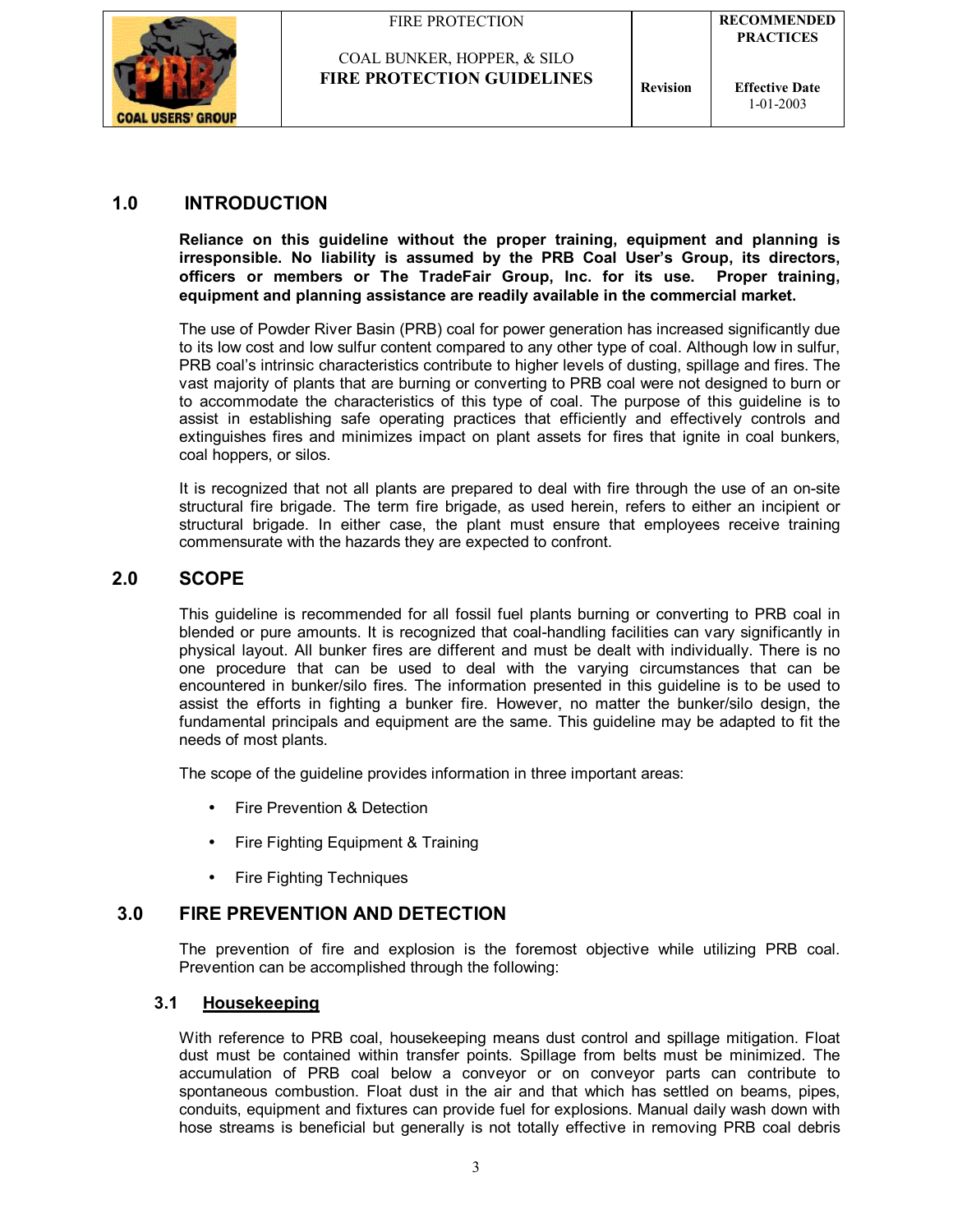

from under conveyors or from the overhead. Greater effectiveness can be obtained with good training and close, continuous follow-up attention.

Fixed wash down systems designed for 100% wash down coverage are commercially available. Fixed wash down systems greatly reduce labor costs and significantly improve housekeeping over manual wash down. Plants that have installed these systems report satisfaction with their performance.

## **3.2 Preplanning**

For planned outages, the plant should take every precaution to ensure that all bunkers and silos that will become idle during the outage are emptied of coal. Bunkers and silos should be thoroughly cleaned by wash down of the interior walls and any interior structural members. Coal should not be allowed to remain on horizontal surfaces. It is recommended that a micelleencapsulating agent be used in conjunction with water during the wash down.

Idle bunkers and silos that contain PRB coal should be monitored frequently for signs of spontaneous combustion. Monitoring can be accomplished with installed carbon monoxide monitors, infrared scanning or temperature scanning. Do not rely on visual or olfactory signs of combustion. By the time one sees or smells burning coal, the fire is underway.

Some plants have implemented the practice of inerting a bunker/silo of PRB coal with carbon dioxide ( $CO<sub>2</sub>$ ) when the enclosure is expected to sit idle for any reason.  $CO<sub>2</sub>$  acts as an oxygen displacer and helps prevent the spontaneous combustion process. In order for this to be effective, the enclosure must be made tight to prevent the escape of gas especially through the bottom cone since  $CO<sub>2</sub>$  is approximately 1.5 times heavier than air. The amount of gas needed to effectively inert the enclosure approximates 3.3 lbs per  $ft<sup>3</sup>$ . (For example, a silo measuring 22' in diameter x 55' in height would require 3.2 tons of carbon dioxide). This would require a bulk supply of  $CO<sub>2</sub>$  and an extensive piping system for bunkers/silos that already do not have this type of system in place.

## **3.3 Bunker and Silo Design**

It should be noted that an active bunker or silo should not experience a fire under normal operating conditions. If fires occur while the bunker is actively moving coal, the bunker may contain some design irregularities that are contributing to coal hang up. It has been known for PRB coal to harbor within cracked weld joints and spontaneously combust. Elimination of horizontal surfaces within the bunker or silo will greatly reduce the chances of stagnating coal.

It is recognized that bunkers and silos can be constructed differently from plant to plant. However, the most important aspect of fire prevention, no matter the design or the age of the equipment, is that mass flow of PRB coal be obtained. This will require the elimination of flat bottoms in bunkers and obtaining free flow through bottom cones. It is recommended that if mass flow is unattainable in existing equipment, evaluation of the cone's lining should be performed.

Access to the interior of bunkers and silos for fire fighting is one of the most important aspects of successful fire suppression and one of the most difficult to obtain. Ease of access is most often severely limited. For this reason, it is highly recommended that the plant preplan how access will be achieved. This may require the installation of access ports around the bunker/silo and at various levels. Silos that are greater than 50' in height should be provided with access ports at various points along the length to accommodate agent injection. The specific location of these ports must be determined after analysis of the silo's design. Although direct attack of a fire using a piercing rod is most effective, in all practicality using a rod for a fire in silos greater than 55' in height is extremely cumbersome. Consideration may have to be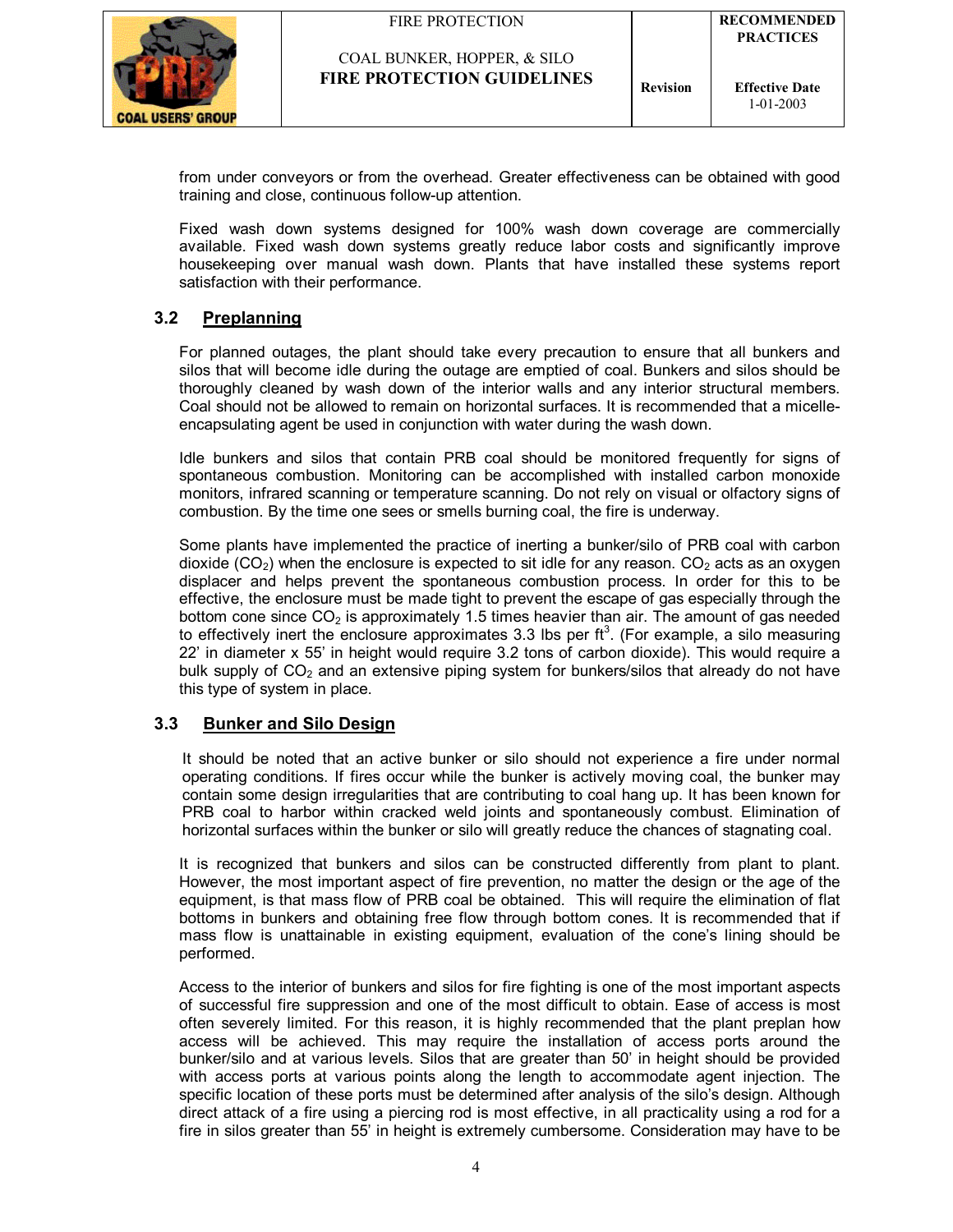



given to installing a fixed hazard mitigation system, zoned for application of agent only at levels deemed to be involved with fire. Infrared thermography must be used to locate the fire so as to determine the zone that should be activated. Providing this access will save valuable time during emergency operations.

When raw coal is loaded into a bunker or silo, size segregation tends to occur. Large chunks of coal tend to roll out to the periphery of the bin, while the smaller chunks and fines stay in the center. This size segregation facilitates air migration up along the sides of the bunker/silo. It also presents a practical fire fighting challenge when using water applied from above, which will tend to "rat-hole" through the voids and can bypass the seat of the fire.

## **3.4 Fire and Gas Detection**

A major consideration for minimizing the impact of fire is to install, in order of preference, gas or temperature monitoring devices in the bunkers and silos.

- CO Monitoring: Monitoring for carbon monoxide (CO) provides the very earliest warning of impending combustion activity. Carbon monoxide is a toxic gas, undetectable by humans, liberated at the very early stages of incomplete combustion, even before any smoke or odor of burning is detectable by a human. CO is flammable at 12-75% volume in air (The OSHA PEL for CO is 35 ppm, 8 hour TWA). While it may be normal to experience a rise and fall of background levels of CO in bunkers and silos during normal operation, monitoring will provide notification if the gas begins to continually trend upward from background levels. Desired alarm set points can be determined after the normal background level of CO is determined. The significance of CO monitoring is to watch for a continuing upward trend of CO, not necessarily waiting for CO to reach a specific set point.
- Thermal (Heat) Monitoring: Thermal detection, through the use of thermocouples, can also provide an indication of fire inside a bunker or silo. However, thermal detection will not provide the early warning that comes with CO monitoring. Thermal detection relies on the presence of heat to activate and thus a fire may be of considerable size before the thermal detector senses the excess heat.
- Infrared Scanning: Coal is a very good insulator so a deep-seated fire may not produce extremely high temperatures on the exterior surfaces of the silo/bunker. Periodic monitoring of the bunker or silo may be accomplished by using an infrared thermographic camera to scan the outside and/or inside of the enclosure. The scan will provide a visual picture of the thermal condition of the coal. This is especially helpful and may be the only way in pointing the exact location of a hot spot deep under the coal's surface.
- Methane Monitoring: Methane gas is a flammable gas that can be liberated from freshly processed coals and is not a product of the combustion process. Methane is most prevalent in coal mined from underground. PRB is surface mined and is less subject to methane production. The presence of methane does not indicate that combustion is present. It does indicate the possibility that an explosive atmosphere could develop due to the gas itself. Some plants that were originally designed for non-PRB coals may have methane monitors already installed and may be left in service. The maximum safe level of methane is 10% of the LEL.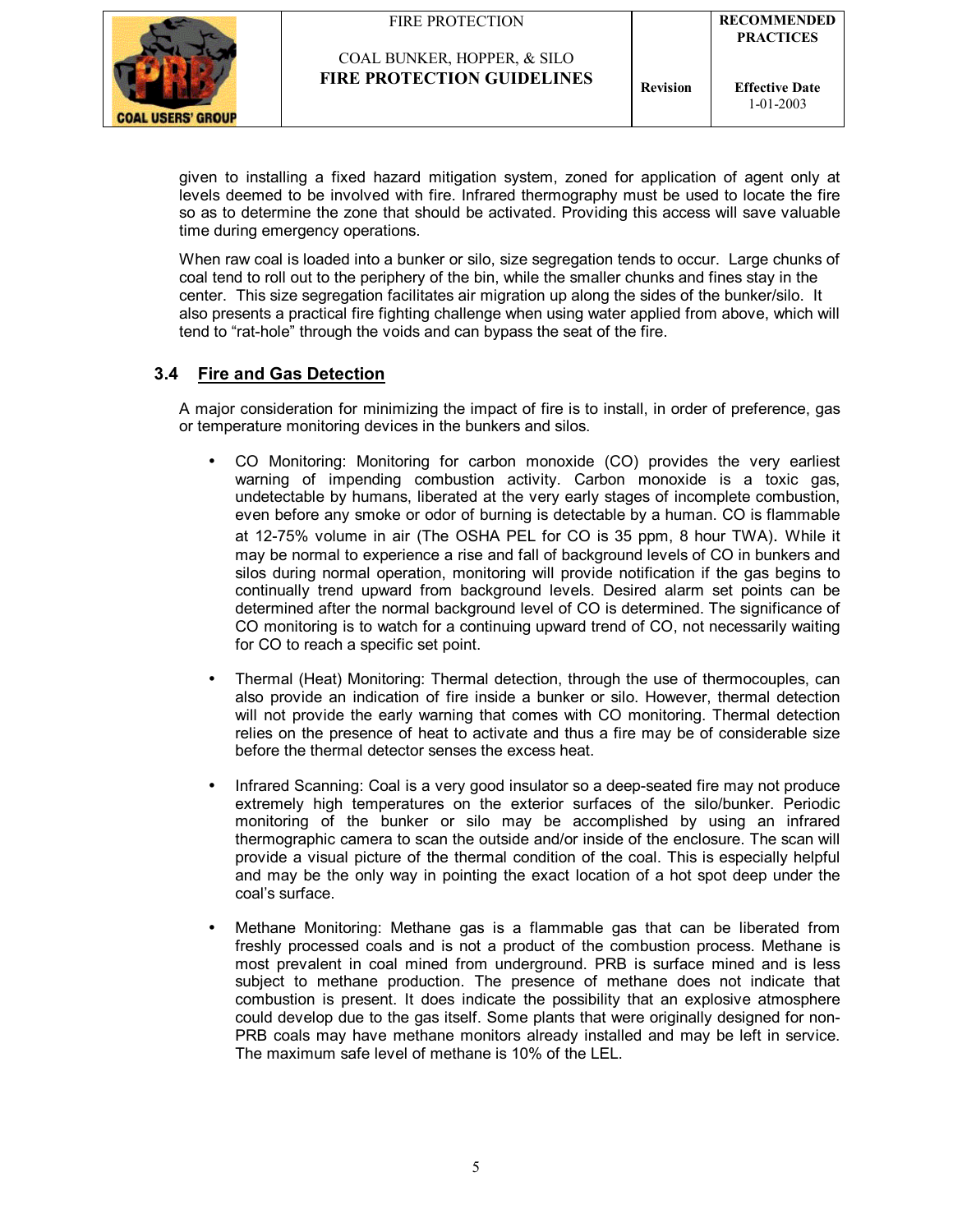



COAL BUNKER, HOPPER, & SILO **FIRE PROTECTION GUIDELINES**  $\left| \begin{array}{c} \text{Revision} \end{array} \right|$ 

**Effective Date** 1-01-2003

## **4.0 FIRE PROTECTION EQUIPMENT & TRAINING**

Dealing with a fire inside a bunker or silo is a dangerous undertaking that must be approached with the correct equipment and training. No matter the situation, the basics of dealing with the fire remain the same. However, the manner in which that attack is carried out will have a bearing on the length of time it will take to extinguish the fire. There are two recommended methods of fire extinguishment: using a fixed system installed inside the enclosure and/or using a special tool called a piercing rod. Experience indicates that the very best method of attack generally is by getting the extinguishing agent directly to the seat of the fire. Although time is of the essence in dealing with the fire, there is usually time to deal with it in a planned and effective manner without an extreme sense of urgency.

## **4.1 Fixed Hazard Mitigation System**

 A fixed (permanent) system installed inside a bunker or silo must be designed specifically for that enclosure. The system is actually not a fire suppression system per se. The system is a hybrid system that can be activated for dust control and housekeeping or it can be activated to deliver extinguishing agent in the event of fire until manual fire fighting action can take place. The problem with this system, in dealing with a fire, is that the entire contents of the enclosure may be subjected to the agent in an attempt to reach the hot spot. Because of their relatively narrow diameter, systems for silos greater than 55í in height should be zoned such that extinguishing agent can be directed to the section of the silo involved with fire. This may mean activating a zone discharge at the next level above the fire. In very rare circumstances should the entire silo have to be treated. Flooding the contents may or may not be acceptable to the plant. Although the system can deliver water only, it is recommended that the system deliver a micelle-encapsulating agent mixed with the water

## **4.2 Manual Fire Fighting Tools**

Experience has shown that the best method of extinguishing a fire is to get the agent directly to the seat of the fire. To do this, one must know the location of the fire within the enclosure, have access to the enclosure and have the proper tools to deliver the agent. One such tool is a piercing rod. There are several rods on the commercial market that will work. The rods are designed to pierce the surface of the coal and to be manually maneuvered to the hot spot. The benefit of the rod technique is that it can be used to inert the bunker or silo atmosphere by spraying the sides and the surface of the coal with agent prior to entering the coal The rod's length can be varied with the use of 5 foot long extensions. However, the longer the rod, the less easy it is to maneuver inside the enclosure. The rod can be injected through the top or the sides of the enclosure (through pre-installed access ports).

The use of manual fire hose streams through the top of the bunker or silo is not recommended. The use of a straight fire hose stream to "drill" into the coal in an attempt to reach the fire absolutely should be avoided. This technique most likely will stir up the coal and dust and result in a flash explosion inside the bunker or silo. A secondary explosion can also occur outside the enclosure as the heat ignites float dust in the air.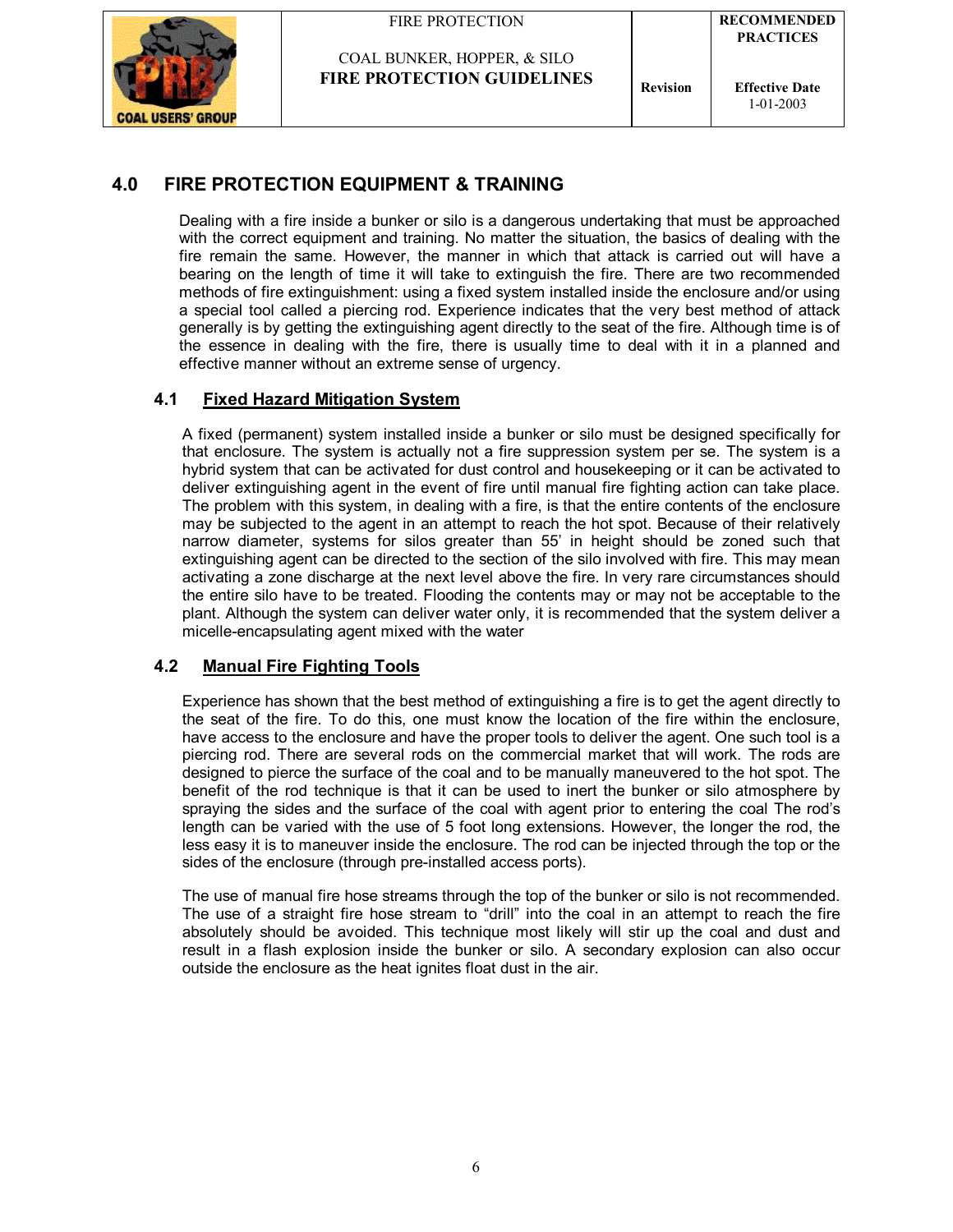

## **4.3 Fire Extinguishing Agents**

There are several extinguishing agents that have been used on coal fires. The table below indicates the extinguishing properties of the various agents.

| Extinguishing<br>Agent  | Slow<br>Penetration | Mechanical<br><b>Blanket</b><br>(air exclusion)<br>NFPA 1151 for<br>Class A Foams;<br><b>NFPA 11/UL 162</b><br>for Class B<br>Foams | Fast<br>Penetrant<br>(surface tension<br>reduction)<br>NFPA 18 | <b>Fuel Molecule</b><br>Encapsulator<br>No current NFPA<br>or UL index test | Free<br>Radical<br>Interruptor<br>No current<br>NFPA or UL<br>index test |
|-------------------------|---------------------|-------------------------------------------------------------------------------------------------------------------------------------|----------------------------------------------------------------|-----------------------------------------------------------------------------|--------------------------------------------------------------------------|
| Water                   | X                   |                                                                                                                                     |                                                                |                                                                             |                                                                          |
| <b>Wetting Agent</b>    |                     |                                                                                                                                     | X                                                              |                                                                             |                                                                          |
| Foams                   |                     | X                                                                                                                                   | X                                                              |                                                                             |                                                                          |
| Micelle<br>Encapsulator |                     |                                                                                                                                     | X                                                              | X                                                                           | X                                                                        |

**4.3.1 Water**: Water forms the basis of an effective attack on PRB coal fires. However, water alone is not recommended. The surface tension of water does not allow it to penetrate deep below the coal's surface to reach the fire unless vast quantities are injected. Vast quantities of water inside a bunker or silo will ruin the coal inventory and may place additional loading on the structural.

**4.3.2 Wetting Agent**: Wetting agents have one function and that is to allow water to penetrate Class A material by reducing the surface tension of the water. The extinguishing effect is by cooling.

**4.3.3 Foams**: Foams contain a wetting agent component that acts as the carrier of the foam. The primary function of foams is to blanket the fuelís surface, thereby reducing oxygen availability. Foams are not very effective on coal fires due to the length of time it takes to suppress a coal fire by oxygen exclusion. Foams can be effective in excluding air from above the surface if the blanket is maintained. Mechanical foams also tend to breakdown and dissipate before extinguishment is accomplished. Deep seated Class A fires cannot be effectively extinguished with foams. Foams that pass the UL Fire Performance Criteria are Class B. Foams that do not pass the test are classified as Class A and do meet any usage criteria other than the manufacturers own recommendations.

**4.3.4 Micelle-Encapsulating Agents**: These agents, when used with water, are the extinguishing media of choice for PRB coal fires and for flammable liquids fires (Class A and B fires). These agents possess three significant suppression mechanics:

• Surface Tension Reduction: They reduce the surface tension of water from 72 dynes/cm<sup>2</sup> to less than 30 dynes/cm<sup>2</sup>. This action provides up a 1000% increase in the wetted area as compared to using water alone.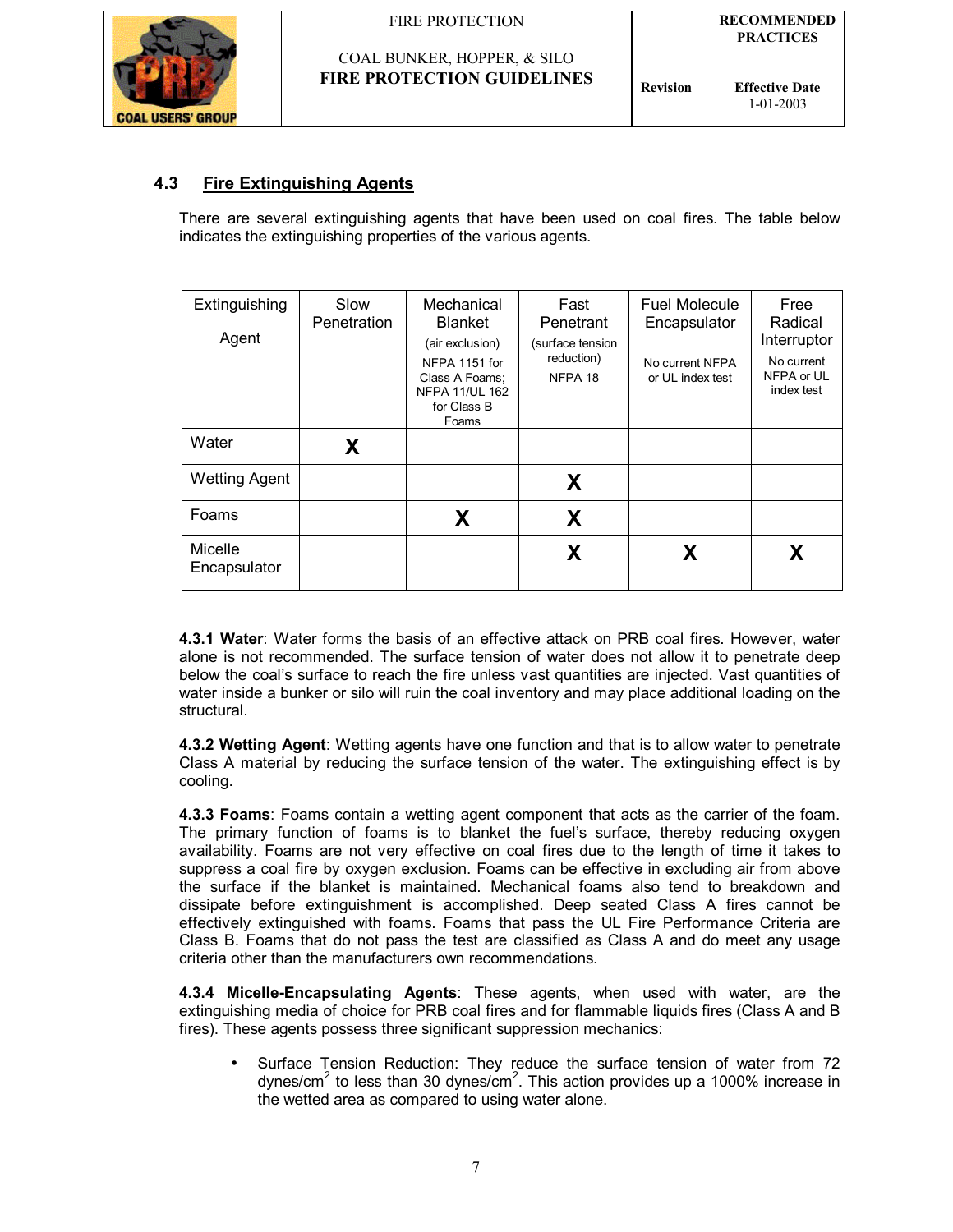

- Micelle Formation: On Class B fires, these agents encapsulate both the liquid and vapor phase molecules of the fuel and immediately render them non-flammable.
- Free Radical Interruption: Interrupts the free radical chain reaction of the fire tetrahedron.

These agents are governed by NFPA 18 and are listed for both Class A and Class B usage. These agents can be used effectively on coal fires at concentrations of .5% to 1%.

**4.3.5 Other Agents**: The use of gaseous agents such as carbon dioxide and nitrogen has been tried but are not effective for rapid extinguishment due to poor cooling capacities and general lack of ability to hold the gas at proper concentration levels in bunkers and silos. Effective use of these agents requires an extended operation of hours to days depending on the quantity of coal and complexity of the fire. Independent testing has shown that the effectiveness of these gases is highly impacted by fuel geometry, fire stage, enclosure tightness, and application duration. These are not things one should have to be worried about during an emergency.

This document recommends the use of a micelle-encapsulating agent as the overall agent of choice for use in the power plant environment.

#### **4.4 Fire Training**

**4.4.1 Plant Personnel:** This guideline is NOT a substitute for formal and proper training in industrial fire fighting, including techniques, equipment and safe practices. Any person or entity that engages or intends to engage in fire fighting based on this guideline must first receive training consistent with the definition of fire brigade training specified by the Occupational Safety & Health Administration (OSHA 1910.156, Fire Brigade Standard).

Absolutely no attack on a bunker or silo fire should be attempted by plant personnel, without them first having been properly trained. Personnel who have been trained at the structural fire brigade level should have the basic knowledge needed. Personnel who have been trained at the incipient fire brigade level or less do not posses the required knowledge. Even though the plant may not have a structural fire brigade, any person can be trained solely to combat bunker or silo fires. The key is for personnel to be properly trained for the hazards which they are expected to confront. Specialized training for bunker and silo fire fighting is readily available from several sources. Bunker and silo fire suppression services are also available from several sources. Municipal utilities that may be exempt from complying with OSHA training regulations should not use the exempt status to avoid proper training.

**4.4.2 Outside Fire Department**: Some plants may rely upon the services of its local fire department for fire fighting. However, be cautioned that most municipal fire departments are themselves not prepared with the knowledge and training required for dealing with the hazards found within a power plant. The vast majority of professional and volunteer fire departments are well trained for commercial and residential structural fires. Many are less trained for heavy industrial fires and most have no idea of the hazards found inside a power plant. If your local fire department does not know about PRB coal, they are not prepared to fight a fire without additional knowledge and training. It is strongly recommended that the plant sponsor specialized training for the local fire departments on the specifics of PRB coal and other major hazards found within the plant (high pressure, high speed rotation and high voltage equipment and processes). These types of hazards are not found in other facilities and are rarely taught in fire department training. Local fire departments should carry out practice drills on the plant site to simulate actual response conditions. Annual "walk throughs" do NOT adequately prepare them for handling on-site emergencies. Specialized training and orientation for fire departments is readily available through outside consultants.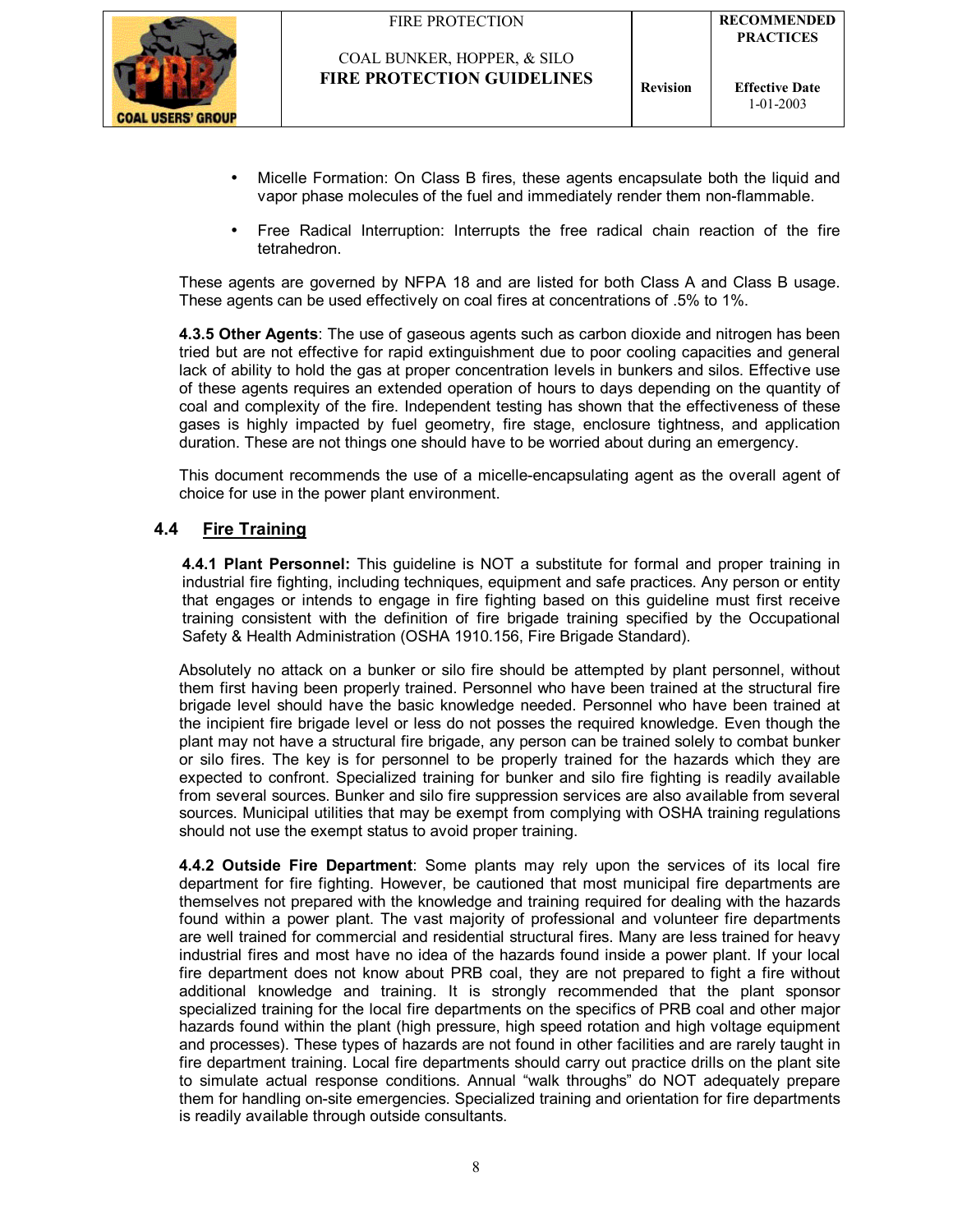

## COAL BUNKER, HOPPER, & SILO **FIRE PROTECTION GUIDELINES Revision**

## **5.0 FIRE FIGHTING**

If the plant does not maintain properly trained and equipped personnel to deal with the hazards as described herein, no attempt should be made to attack the fire. Instead, the plant should call upon the services of its local fire department.

## **5.1 Fire Fighting Equipment**

While fire hose and hand line nozzles are the staple of most fire fighting techniques, this equipment is not adequate when it comes to safely and effectively dealing with fire inside a bunker or silo. The basic equipment preferred and referred to in this guideline include fire hose, a piercing rod, micelle-encapsulating agent, and an infrared camera. All fire suppression operations should be supported with the proper personal protective equipment.

A piercing rod is a specialized tool that enables direct application of extinguishing agent to the seat of the fire. A rod may be purchased from one of several vendors or a rod can be fabricated by the plant machine shop. Rods are generally made of stainless steel and come in several diameters  $(3/4$ <sup>n</sup>,  $1\frac{1}{4}$ <sup>n</sup>,  $1\frac{1}{2}$ <sup>n</sup>). The length of the rod is determined by the number of 5<sup>'</sup> sections that are added in order to reach the fire. The tip of the rod is perforated and cone shaped to allow easy insertion deep into the coal. Rods may be used in vertical or horizontal positions. All extinguishing agent is delivered through the tip in a spray pattern. Because of the spray pattern, the tip of the rod can also be used to wash down the inside of the bunker or silo and to provide direct application of the agent to the surface of the coal. A rod, purchased on the market, can range from \$5,000-\$7,000 depending on the diameter and length desired.

## **5.2 Roles and Responsibilities**

#### Plant Employees

Any employee who identifies a fire shall immediately report the situation in accordance with the plantís fire reporting procedure. All personnel that are not qualified Fire Brigade Members and not in proper protective equipment shall remain away from the fire scene

Employees who are not currently qualified Fire Brigade Members may be utilized, as directed by the Fire Brigade Leader, for support of Fire Brigade activities away from the area which may present danger to those not adequately protected or trained.

#### Fire Brigade Leader

The Fire Brigade or Fire Team Leader may utilize this document as a guideline to extinguishing fires that ignite in coal bunkers, coal hoppers, or silos. The Leader must make adjustments for actual site conditions before and during the fire suppression activities as necessary to protect fire brigade members, other personnel, and the facility. Only currently qualified Fire Brigade Members shall be used in suppression activities.

#### Fire Brigade Team Members

Take the necessary steps to extinguishing fires that ignite in coal bunkers, coal hoppers, or silos while taking into consideration the safety of fire brigade members, other personnel, and the facility.

#### Outside Fire Department

Local fire departments MUST be trained for this fire suppression operation before they are allowed to actively participate. An untrained fire fighter is just as much at risk as an untrained plant employee when it comes to this operation. Plant management must ensure that fire department personnel are accompanied at all times by experienced plant personnel.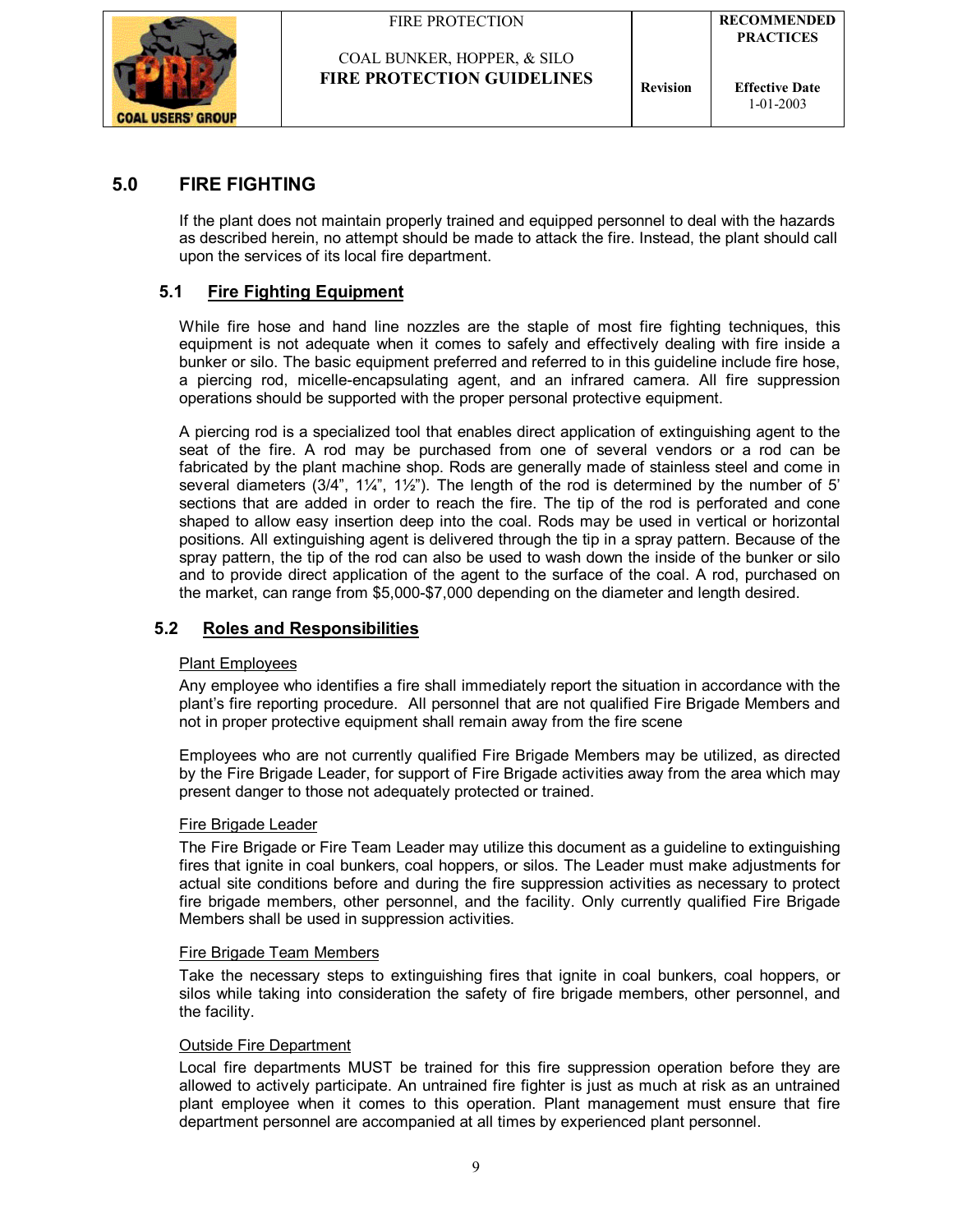|  | FIRE PROTECTION |  |
|--|-----------------|--|
|  |                 |  |



## **5.3 Instructions**

Immediate response is required when the odor of coal roasting or burning is necessary to control Coal Bunker, Hopper, and Or Silo Fires. Delay in taking action only allows the rate of burning to increase and require additional effort to control or suppress the fire later on.

Coal fires are recommended to be extinguished using a 0.5-1.0% concentration application rate of Micelle-Encapsulator Fire Suppressant. A rate of up to 3% concentration may be used if desired. Most coal bunker fires are fought from the top of the bunker. As a general rule, it is not recommended to attack the fire from the bottom of the cone to try to extinguish a coal bunker fire that is located in the upper areas of the enclosure. This procedure could lead to a coal dust explosion. If the fire has been located in the cone and there is access to the fire via the cone, then it may make sense to attack at this level.

Usually the most readily available water supply will be from the plant or building standpipe system.

#### **5.3.1 Step 1: Develop an Action Plan**

- A. When an indication of burning coal is detected, it should be investigated immediately. Unless the fire has been allowed to burn unchecked for a period of time, there is usually sufficient time to locate the fire and develop a strategy for extinguishment.
- B. Perform a heat survey of the fire area with whatever heat sensing equipment is available (in order of preference: Thermal imaging camera, laser thermometer or other thermal detection device) and map to show fire location and intensity. Use of a laser pyrometer or thermal imaging camera will greatly improve the ability to quickly locate the seat of the fire. The picture at right is of an actual silo fire taken with a thermal infrared camera. The picture clearly shows the fire, indicated by the lightest



colors. The fire "seam" is located along a weld joint around the circumference of the silo and is approximately 5' in depth. This fire is approximately 12' down from the surface of the coal.

- C. Map coal bunker, hopper, or silo fire area and plot temperatures to determine location and intensity of fire. Some high-end thermal cameras are equipped with software that will produce thermographic images with temperatures correctly plotted on the image.
- D. When it has been established that there is combustion in the enclosure, all coal moving activities (feeding and emptying of the effected bunker or silo) should be immediately suspended in order to analyze the temperature map and develop an action plan. Be sure all sources that could introduce fines to the bunker/silo have been deactivated. This includes baghouse returns, pneumatic conveying systems, screw conveyors, cyclone separators, airlock feeders, dribble chutes and belt scrapers.
- E. Once the fire is located, determine the location of access points to the bunker or silo that will accommodate fire-fighting activities.
- F. It is NOT recommended to run burning PRB coal through the feeders and mills. This procedure places the plant, equipment and employees in jeopardy due to the possibility of explosion.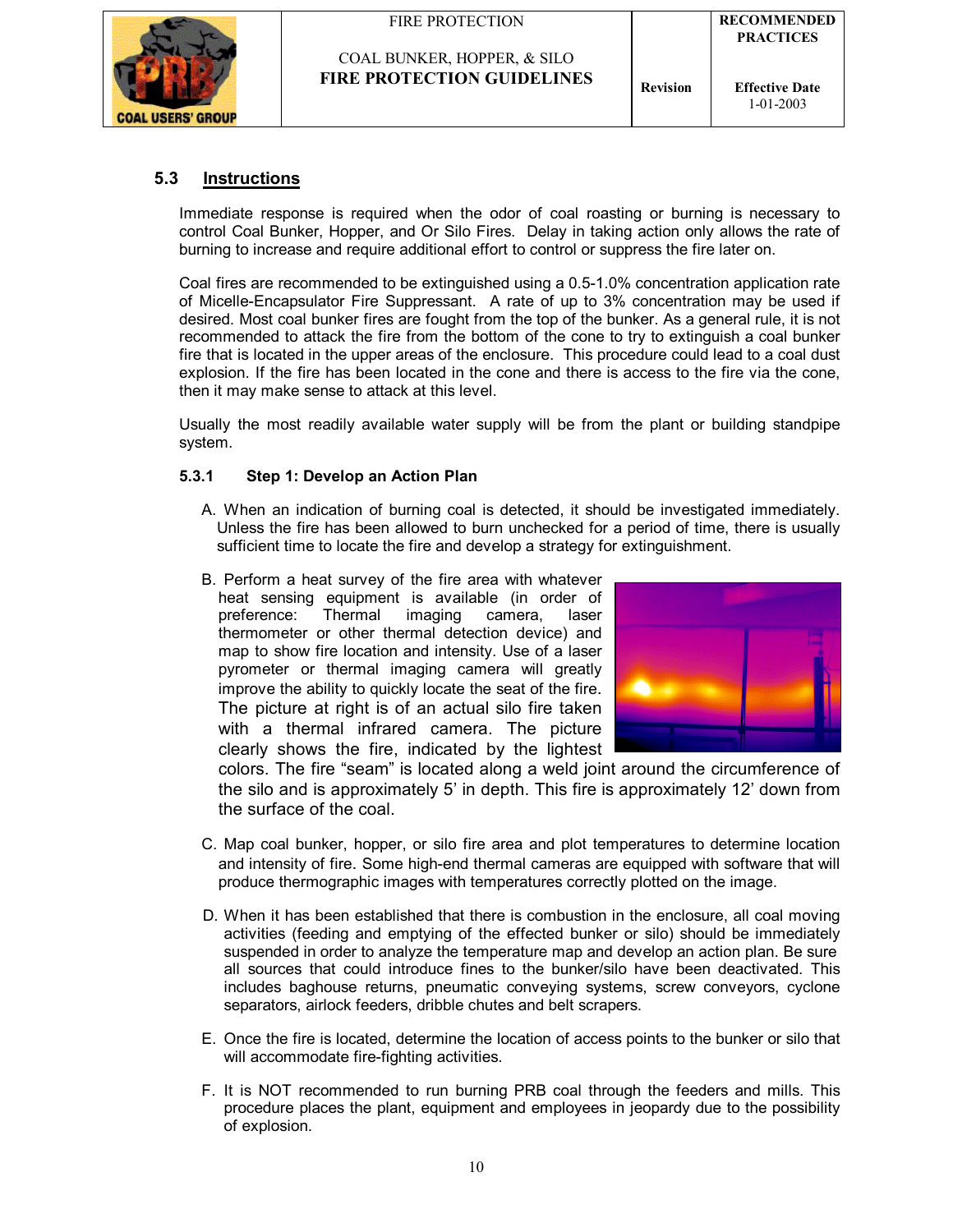

G. It is NOT recommended to attempt smothering the fire with a layer of fresh coal. Attempting to run burning coal out of the silo/bunker could lead to an explosion in the feeder or in the mill if coal flow is interrupted. Deal with the fire before running or adding coal.

**FIRE PROTECTION GUIDELINES Revision** 

#### **5.3.2 Step 2: Prepare The Area**

Once an action plan has been developed, preparation for actual fire fighting activities should include the following:

- A. **Neutralize Dusting**: It is recommended that the immediate area above the bunker or silo in the Tripper/Cascade Room be washed down prior to attacking the fire to prevent a possible coal dust explosion. Once attack of the fire begins, it is very possible for the burning area to collapse upon itself and create a blowback through the top of the bunker or silo. This blowback can ignite float dust that has settled on beams and other items in the tripper or cascade room. This step is optional and should be based on an informed decision by plant management as to float dust conditions.
- B **Ventilation:** Begin gravity ventilation of the tripper or cascade room if possible Open overhead hatches or doors leading to the exterior of the plant. Do not open fire doors to the plant interior. Once the fire is attacked, smoke and steam will escape from the bunker or silo and will need to be ventilated to the exterior. Use of the affected bunker/silo dust collector during the fire may cause a fire or explosion in the dust collector. The dust collector can also act as a draft inducer, pulling air up through the bottom of the enclosure. Smoke can be removed by fogging the headspace with a micelle-encapsulating agent. The agent will act as a scrubber and increase visibility.

Test the atmosphere in the bunker/silo headspace if possible to determine the levels of CO. Remember that CO is explosive in the range of 12%-74% by volume in air.

- C. **Stage Equipment**: Stage all equipment to the location where the fire attack will take place. Assemble the piercing rod at the bunker/silo access location.
	- Stage at least five (5) 5-gallon pails of micelle-encapsulating agent at the rod's location. This amount of agent may not be needed but it is better to have too much than not enough on hand.
	- Connect one 1  $\frac{1}{2}$  hose to a fire hose standpipe system or service water outlet and add sections as needed, with a maximum or 150 feet of hose (less is better), to reach the area where the rod will be used.
	- It is important to use less than or equal to 150 of hose between the eductor and the nozzle (less is better at that elevation). Match the flows of the eductor and nozzle. Do not connect the eductor directly to a valve or appliance. The eductor and applicator must be on the same elevation.
- D. Monitor temperature every 30 minutes. Continue to monitor for the location of the hottest point of fire.
- E. Set up fire brigade teams of at least two. If the fire is to be attacked from a location different than the tripper/cascade room, it is recommended to place two people in the room to monitor the effluent from the fire fighting operations. A spotter should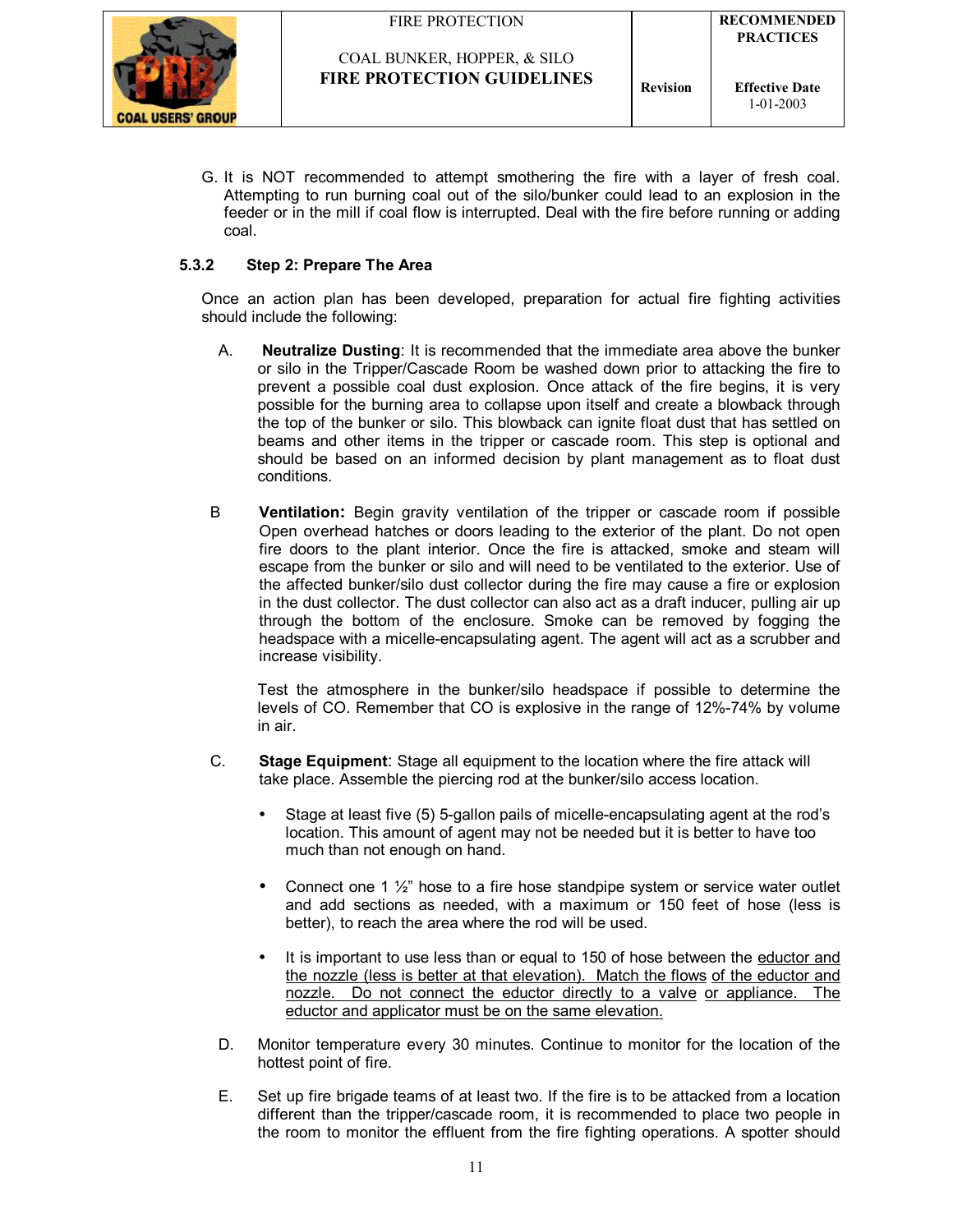

also be stationed at the bottom of the bunker/silo outlet. These people must have two-way communications with the fire fighting team leader at all times.

F. Wear total Personal Protective Equipment as required for fire fighting when in bunker, hopper, or silo room or near areas which contain heat, smoke, or toxic gases.

#### **5.3.3 Step 3: Fire Extinguishment**

- A. Prior to injection to the seat of the fire, it may be helpful to use a fog pattern from the rod or from a fire nozzle to apply agent to the surface of the coal and to wash the sides of the enclosure as much as possible. This process will allow an immediate reduction in the explosive hazard that may be created by coal dust liberated from the enclosure when injection begins. When water is introduced into the enclosure, there could be a "blowback" reaction of flaring of volatiles. This does not always happen but be prepared for it to happen. CAUTION: Always use a fog pattern, not a straight stream, to avoid dust explosion potential. (Consider using a cellar nozzle, if available, to wash down the inside top and sides of the silo as this will provide approximately 360 degrees of coverage. The cellar nozzle can be attached to the end of a 1-inch fire hose and lowered into the silo.)
- B. With the rod flowing agent, insert the piercing rod through an opening, which provides the most direct access to the hottest part of the fire area as determined by use of the heat-sensing device.
- C. The piercing rod may have to be angled toward the fire depending on the location of the access hole and the hottest part of the fire. Some trial and error of rod positioning may be required.
- D. Continue to work the rod into the hot spots until fire is extinguished.
- E. Teamwork between the pyrometer/imager operator and the nozzleman should be used to intermittently identify the hot spots and complete the extinguishment.
- F. Care should be taken to prevent the introduction of excessive amounts of water to the bunker. Large water flows will result in coal sludge accumulating in the bottom cone of the bunker, hopper, or silo and may block all coal flow or render pulverizers, ball mills, coal scales inoperable.
- G. Teamwork between the nozzleman and a spotter near the bottom of the hopper outlet (located at a safe distance) should be used to intermittently identify the amount of water being discharged from the hopper.
- H. During the injection of agent into the hot spot, expect a large amount of smoke to be liberated through the top of the enclosure. As the fire is extinguished, the smoke should gradually change to mostly steam. When it appears that neither smoke nor steam is being liberated, halt injection and scan for temperature.
- I. Monitor the temperature of the fire area every 15 minutes for the next hour. If the temperature continues to decline, the plant should make plans to empty the bunker/silo contents as soon as possible.
- J. If the temperature begins to rise, the extinguishing procedure should be repeated.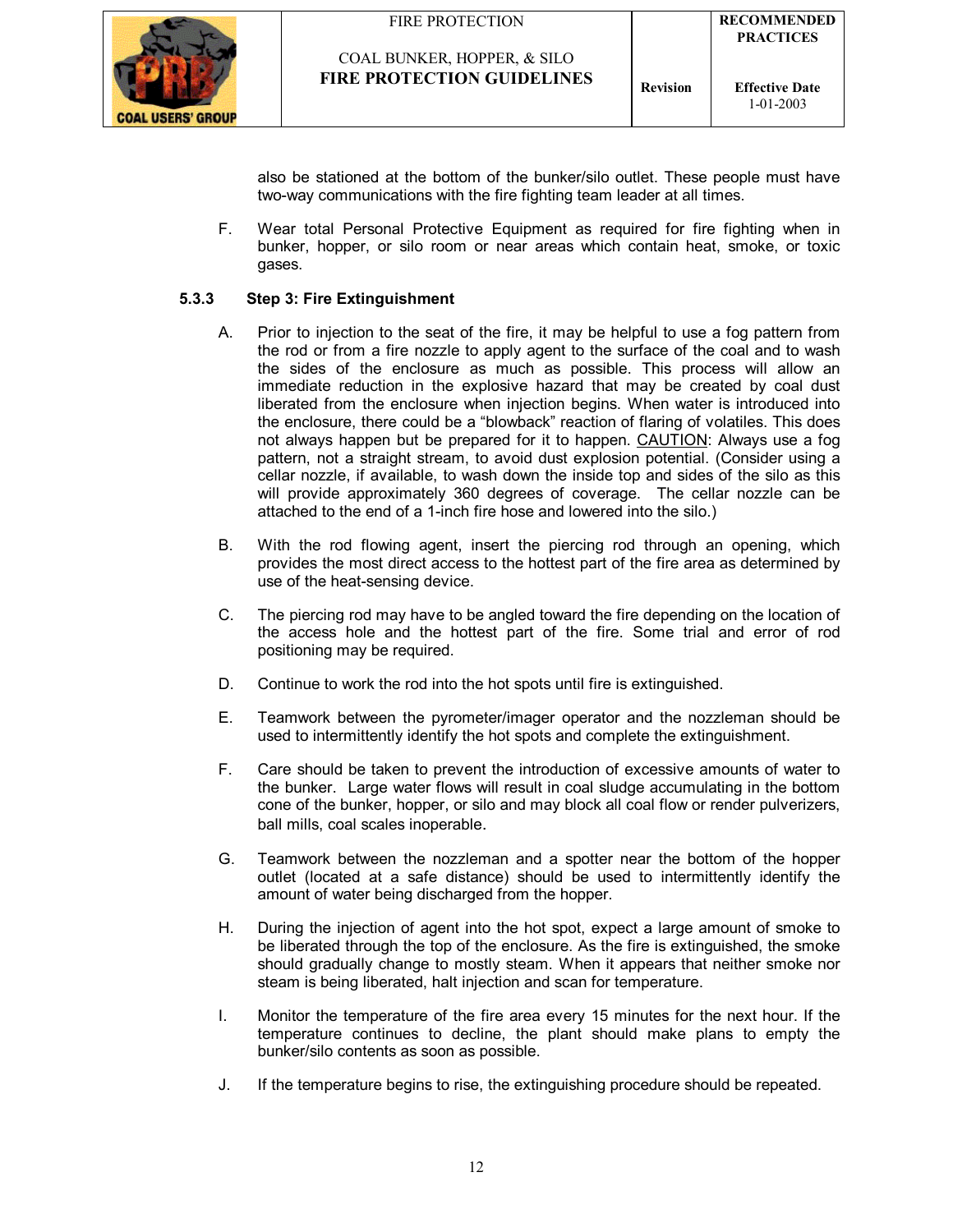



## **6.0 REFERENCES**

1. Taamisaar, M., Baroudi, D., Latva, R,. *Extinguishing Smoldering Fires In Silos*, Brandforsk Project 745-961, Technical Research Center of Finland, 1998, 74p.

2. The PRB Coal Usersí Group recognizes the assistance of the following for their technical peer review of this document: Ed Douberly, The Utility FPE Group, Inc.; Eric Dorbeck, Consumers Energy; John Ritter, PacifiCorp; Jim Beller, AEP; Norm Rockwell, TVA, Jim Coco, Marsh, Inc. C. E. Wilson, Southern Company.

3. OSHA Fire Brigade Standard, 29 CFR 1910.156.

## **APPENDIX**

- A. Coal Bunker, Hopper, Or Silo Fires Prejob Briefing Checklist
- B. Coal Bunker, Hopper, Or Silo Fires Job Safety Analysis Sheet
- **NOTE 1:** Since coal fired generating plants are built in a wide variety of configurations, more detailed preplanning than is outlined here will be required to properly prepare for a coal bunker fire at each specific facility. Plants needing additional assistance in training and planning for bunker/silo fires should contact their corporate fire protection engineer or an experienced utility fire protection consultant.

**NOTE 2:** For ease of reference, the following are statements from OSHA interpretation letters regarding fire brigades:

- An Incipient Fire is a "*fire which is in the initial or beginning stage and which can be controlled or extinguished by portable fire extinguishers, Class II standpipe or small hose systems without the need for protective clothing or breathing apparatus*."
- ì*incipient stage fire brigade members are not to enter environments such as smoke-filled and*  toxic-filled environments where protective clothing or breathing apparatus are required."
- "*…Incipient stage members would be infringing on the guidelines for an interior structural fire brigade by engaging in search and rescue activities*..."
- ì*It would not be appropriate for members of an incipient fire brigade to lead fire department*  personnel trained in emergency operations into smoke or toxic filled areas."
- *ìan incipient stage brigade member, fully trained on the proper use of a SCBA and other confined space entry and rescue procedures, may participate in confined space rescues. The need for*  protective clothing must be based on specific factors associated with the rescue itself."
- *ìOSHA requires under 1910.156(b) that the employer prepare and maintain a written policy that addresses many of the issues listed above. This organizational statement or policy must address the existence of the brigade, its structure, its training requirements, and its work functionsî*

Bunker and silo fire situations can be either an incipient or structural fire condition depending on the nature and extent of the fire. Any plant that does not maintain a fire brigade, incipient or structural, is advised to confer with a utility fire protection engineer before conducting fire fighting operations. In addition, National Fire Protection Association (NFPA) 1500, **Standard on Fire Department Occupational Safety and Health Program,** requires that brigade members and fire department members be "provided with training and education appropriate for the duties and responsibilities before being permitted to be engaged in emergency operations."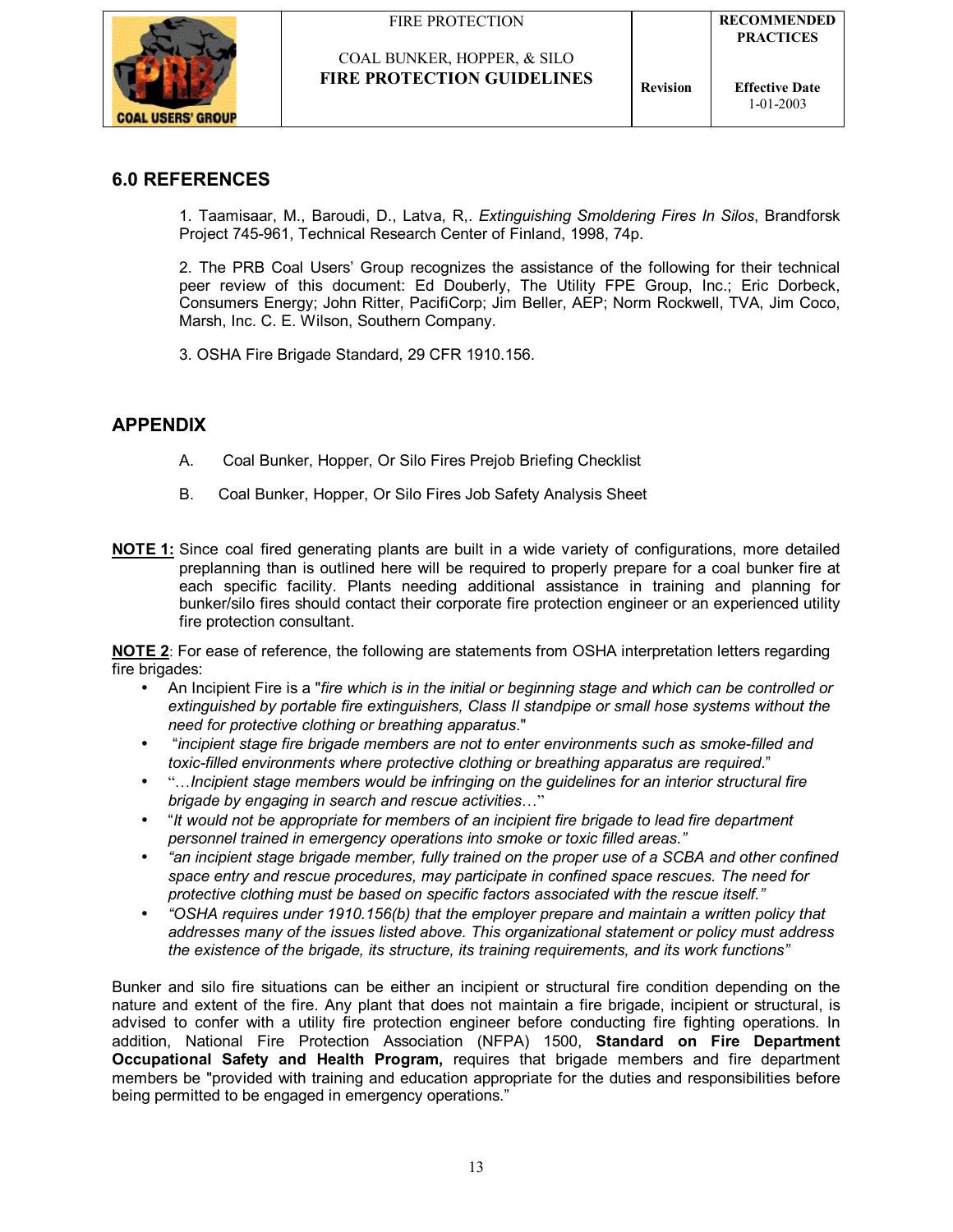

## APPENDIX A **PREJOB BRIEFING CHECKLIST**

|                                                                                                                                                                                                       |                                         | This checklist is intended to aid supervisors in conducting and documenting effective prejob briefings. |            |                                    |  |  |
|-------------------------------------------------------------------------------------------------------------------------------------------------------------------------------------------------------|-----------------------------------------|---------------------------------------------------------------------------------------------------------|------------|------------------------------------|--|--|
|                                                                                                                                                                                                       | <b>Work To Be Performed:</b>            | Coal Bunker and Silo Fire Fighting                                                                      |            |                                    |  |  |
|                                                                                                                                                                                                       | <b>Pre-job Briefing Considerations:</b> |                                                                                                         | <b>Yes</b> | $\underline{\mathbf{N}\mathbf{0}}$ |  |  |
|                                                                                                                                                                                                       |                                         | Have hazards associated with this job been identified and discussed?                                    |            |                                    |  |  |
| discussed?                                                                                                                                                                                            |                                         | Have special precautions to minimize or eliminate these hazards been                                    |            |                                    |  |  |
|                                                                                                                                                                                                       | followed been discussed?                | Have applicable safety, maintenance, or operations work procedures to be                                |            |                                    |  |  |
|                                                                                                                                                                                                       | energy (if applicable) been discussed?  | Has the process for clearing equipment, machines, or circuits of hazardous                              |            |                                    |  |  |
|                                                                                                                                                                                                       |                                         | Have personal protective equipment requirements been discussed?                                         |            |                                    |  |  |
| NOTE:<br>If normally energized parts will be exposed to contact by an employee while a machine or equipment<br>is de-energized, a test shall be performed to ensure that these parts are de-energized |                                         |                                                                                                         |            |                                    |  |  |
| Supervisor's Signature:<br>Date:                                                                                                                                                                      |                                         |                                                                                                         |            |                                    |  |  |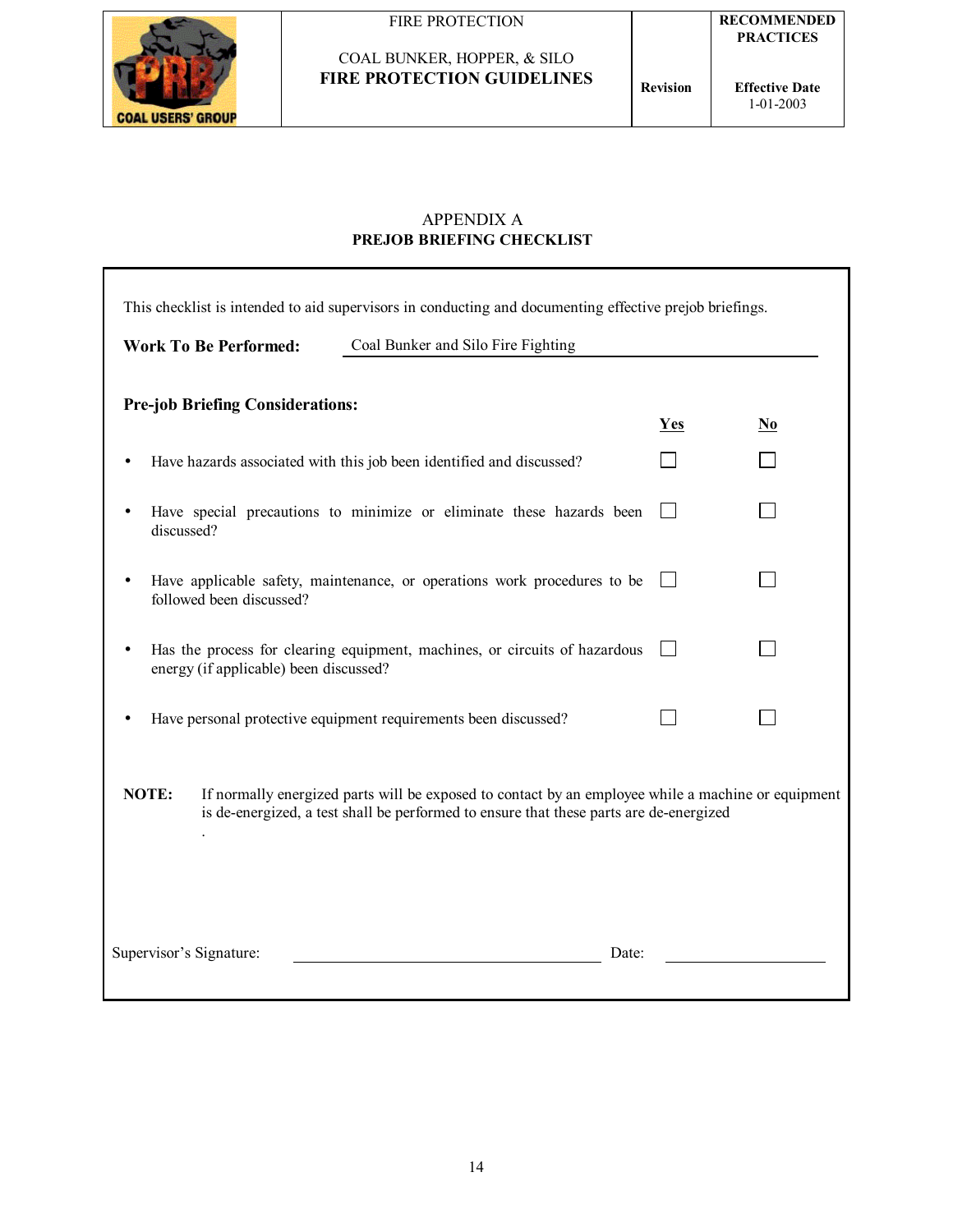

**Effective Date** 1-01-2003

#### **APPENDIX B JOB SAFETY ANALYSIS WORKSHEET**

| $No.$ :                                                                                                                                                                                                                                                                                                                       | Job: Coal Bunker and Hopper Fire Fighting                                                                                                                                                                                  |                                                                                                                                                                                                                 |                                              | Date:                                                                                                                                                                     |
|-------------------------------------------------------------------------------------------------------------------------------------------------------------------------------------------------------------------------------------------------------------------------------------------------------------------------------|----------------------------------------------------------------------------------------------------------------------------------------------------------------------------------------------------------------------------|-----------------------------------------------------------------------------------------------------------------------------------------------------------------------------------------------------------------|----------------------------------------------|---------------------------------------------------------------------------------------------------------------------------------------------------------------------------|
| Section:                                                                                                                                                                                                                                                                                                                      | Skills Required:                                                                                                                                                                                                           |                                                                                                                                                                                                                 | Analysis By:                                 | Reviewed by:                                                                                                                                                              |
|                                                                                                                                                                                                                                                                                                                               | QUALIFIED Fire Brigade Member or<br>Leader Trained                                                                                                                                                                         |                                                                                                                                                                                                                 |                                              |                                                                                                                                                                           |
| Required Personal Protective Equipment:                                                                                                                                                                                                                                                                                       |                                                                                                                                                                                                                            |                                                                                                                                                                                                                 |                                              |                                                                                                                                                                           |
| Bunker Coat, Bunker Boots, Helmet, Gloves, Protective Hood, Self Contained Breathing Apparatus,                                                                                                                                                                                                                               |                                                                                                                                                                                                                            |                                                                                                                                                                                                                 |                                              |                                                                                                                                                                           |
| Tools & Equipment Required:                                                                                                                                                                                                                                                                                                   |                                                                                                                                                                                                                            |                                                                                                                                                                                                                 |                                              |                                                                                                                                                                           |
| 1) 1 - 95 gpm in-line eductor 2) minimum of 200 feet of $1 \frac{1}{2}$ fire hose 3) 40 - 50 gallons of Micelle Encapsulator<br>Fire Suppressant 4) 2 Fire Department style fog nozzles, 95 gpm 5) Fire fighting piercing rod (FFPR) with in-line<br>eductor, 6) FFPR extensions 7) laser pyrometer or thermal imaging camera |                                                                                                                                                                                                                            |                                                                                                                                                                                                                 |                                              |                                                                                                                                                                           |
| Job Preparation:                                                                                                                                                                                                                                                                                                              |                                                                                                                                                                                                                            |                                                                                                                                                                                                                 |                                              |                                                                                                                                                                           |
| Pre job safety briefing<br>1)<br>2)                                                                                                                                                                                                                                                                                           | Since coal fired generating plants are built in a wide variety of configurations, more detailed preplanning than is<br>outlined here may be required to properly prepare for a coal bunker fire at each specific facility. |                                                                                                                                                                                                                 |                                              |                                                                                                                                                                           |
| 3)                                                                                                                                                                                                                                                                                                                            | Heat survey of fire area with Laser thermometer or Thermal imaging camera and mapping to show fire location                                                                                                                |                                                                                                                                                                                                                 |                                              |                                                                                                                                                                           |
| and intensity<br>4)                                                                                                                                                                                                                                                                                                           | 360 degree survey of entire fire area and enclosure to assure no unknown facts                                                                                                                                             |                                                                                                                                                                                                                 |                                              |                                                                                                                                                                           |
| 5)                                                                                                                                                                                                                                                                                                                            | Barricade off area above and below Coal bunker or hopper to protect other personnel from entering area                                                                                                                     |                                                                                                                                                                                                                 |                                              |                                                                                                                                                                           |
| 6)<br>fighting tasks.                                                                                                                                                                                                                                                                                                         | Assignment of only personnel who are currently trained as Fire Brigade Members or Leaders to perform fire-                                                                                                                 |                                                                                                                                                                                                                 |                                              |                                                                                                                                                                           |
|                                                                                                                                                                                                                                                                                                                               |                                                                                                                                                                                                                            |                                                                                                                                                                                                                 |                                              |                                                                                                                                                                           |
| Hazardous Materials:                                                                                                                                                                                                                                                                                                          |                                                                                                                                                                                                                            | Special Requirements:                                                                                                                                                                                           |                                              |                                                                                                                                                                           |
| None <sup>'</sup>                                                                                                                                                                                                                                                                                                             |                                                                                                                                                                                                                            | None                                                                                                                                                                                                            |                                              |                                                                                                                                                                           |
| <b>Sequence of Basic Job Steps</b>                                                                                                                                                                                                                                                                                            | <b>Potential Accidents or Hazards</b>                                                                                                                                                                                      |                                                                                                                                                                                                                 | <b>Recommended Safe Job Procedures</b>       |                                                                                                                                                                           |
| Odor of burning coal                                                                                                                                                                                                                                                                                                          | Coal has a unique odor as it heats.<br>$\bullet$<br>Often you can smell this odor<br>before outright ignition takes place.<br>This is a call to action.                                                                    |                                                                                                                                                                                                                 | $\bullet$<br>burning investigate immediately | If you smell the odor of coal roasting or                                                                                                                                 |
| Heat survey of fire area with<br>Laser thermometer or Thermal<br>imaging camera and mapping<br>to show fire location and<br>intensity                                                                                                                                                                                         | Locating the seat of the coal bunker<br>hopper, or silo fire can be difficult                                                                                                                                              |                                                                                                                                                                                                                 | $\bullet$<br>smoke, or toxic gases           | Work in team of 2. Wear total Personal<br>Protective Equipment as required for fire<br>fighting when in bunker, hopper, or silo<br>room or near areas which contain heat, |
| Map coal bunker, hopper, or<br>silo or fire area and plot<br>determine<br>temperatures<br>to<br>location of fire                                                                                                                                                                                                              | $\bullet$                                                                                                                                                                                                                  | The fire may be located many feet<br>below the surface of the coal, the<br>bunker, hopper, or silo and bunker<br>room may be filled with smoke, or<br>bunker may be obstructed by<br>numerous steel cross beams |                                              | Use of a laser pyrometer or thermal<br>imaging camera will greatly improve the<br>ability to quickly locate the seat of the fire.                                         |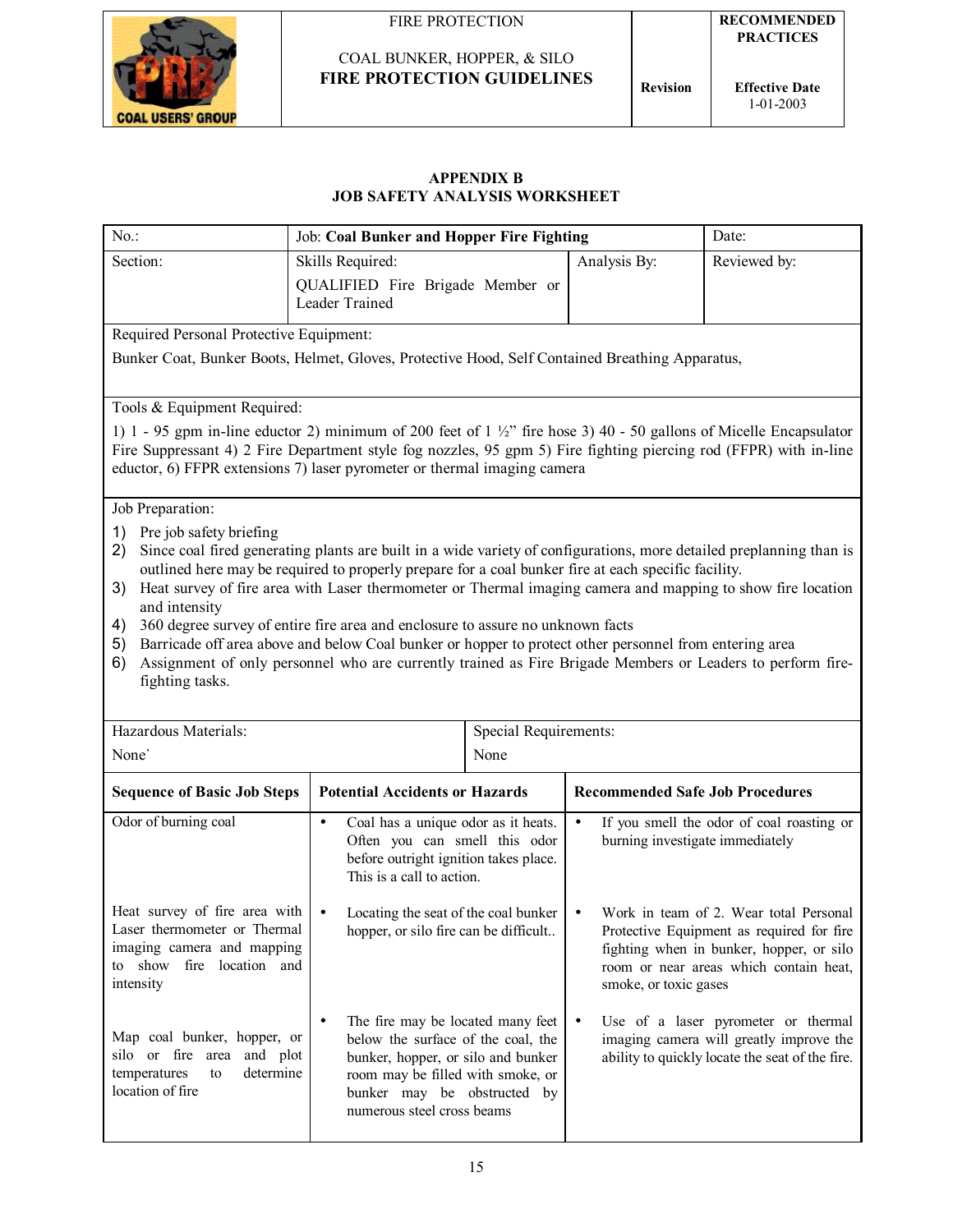

## COAL BUNKER, HOPPER, & SILO **FIRE PROTECTION GUIDELINES Revision**

**Effective Date** 1-01-2003

#### APPENDIX B

#### **JOB SAFETY ANALYSIS WORKSHEET**

**Continuation Sheet PAGE 2 OF 6** 

| <b>Sequence of Basic Job Steps</b>                                                                                                               | <b>Potential Accidents or Hazards</b>                                                                                                                                                           | <b>Recommended Safe Job Procedures</b>                                                                                                                                           |
|--------------------------------------------------------------------------------------------------------------------------------------------------|-------------------------------------------------------------------------------------------------------------------------------------------------------------------------------------------------|----------------------------------------------------------------------------------------------------------------------------------------------------------------------------------|
| Temperature Trends                                                                                                                               | Upward trends<br>$\bullet$                                                                                                                                                                      | demands<br>immediate<br>action<br>$\bullet$<br>(see<br>below)                                                                                                                    |
|                                                                                                                                                  | Downward trends                                                                                                                                                                                 | require close monitoring (see below)<br>$\bullet$                                                                                                                                |
| Analyze Temperature Map<br>and Develop Action Plan<br>Note: Temperatures given<br>here are for relative reference<br>only. It must be recognized | Coals with a temperature of 85<br>$\bullet$<br>deg F or less that are trending<br>stable<br>declining<br><sub>or</sub><br>in<br>temperature are generally not<br>going to self-heat to ignition | Routine monitoring of temperature<br>$\bullet$<br>every 1 hour                                                                                                                   |
| that temperatures can and do<br>significantly<br>with<br>vary<br>different facilities and with<br>the seasons.                                   | Potential exists for personnel<br>$\bullet$<br>injury when a fire is burning in<br>a bunker, hopper, or silo.                                                                                   | Begin to wash down bunker room or<br>area above hopper                                                                                                                           |
|                                                                                                                                                  | When temperatures are between<br>100 deg F and 120 deg F, one<br>should rapidly react to the<br>temperature trend.                                                                              | Monitor<br>temperature<br>30<br>every<br>$\bullet$<br>minutes<br>Locate hottest point of fire<br>$\bullet$<br>Setup to begin application of agent<br>$\bullet$<br>per procedure. |
|                                                                                                                                                  | Coals that are 120 deg F and<br>above need immediate attention.                                                                                                                                 | Monitor<br>$\bullet$<br>temperature<br>15<br>every<br>minutes<br>Locate hottest point of fire<br>$\bullet$<br>Setup to begin application of agent<br>$\bullet$<br>per procedure. |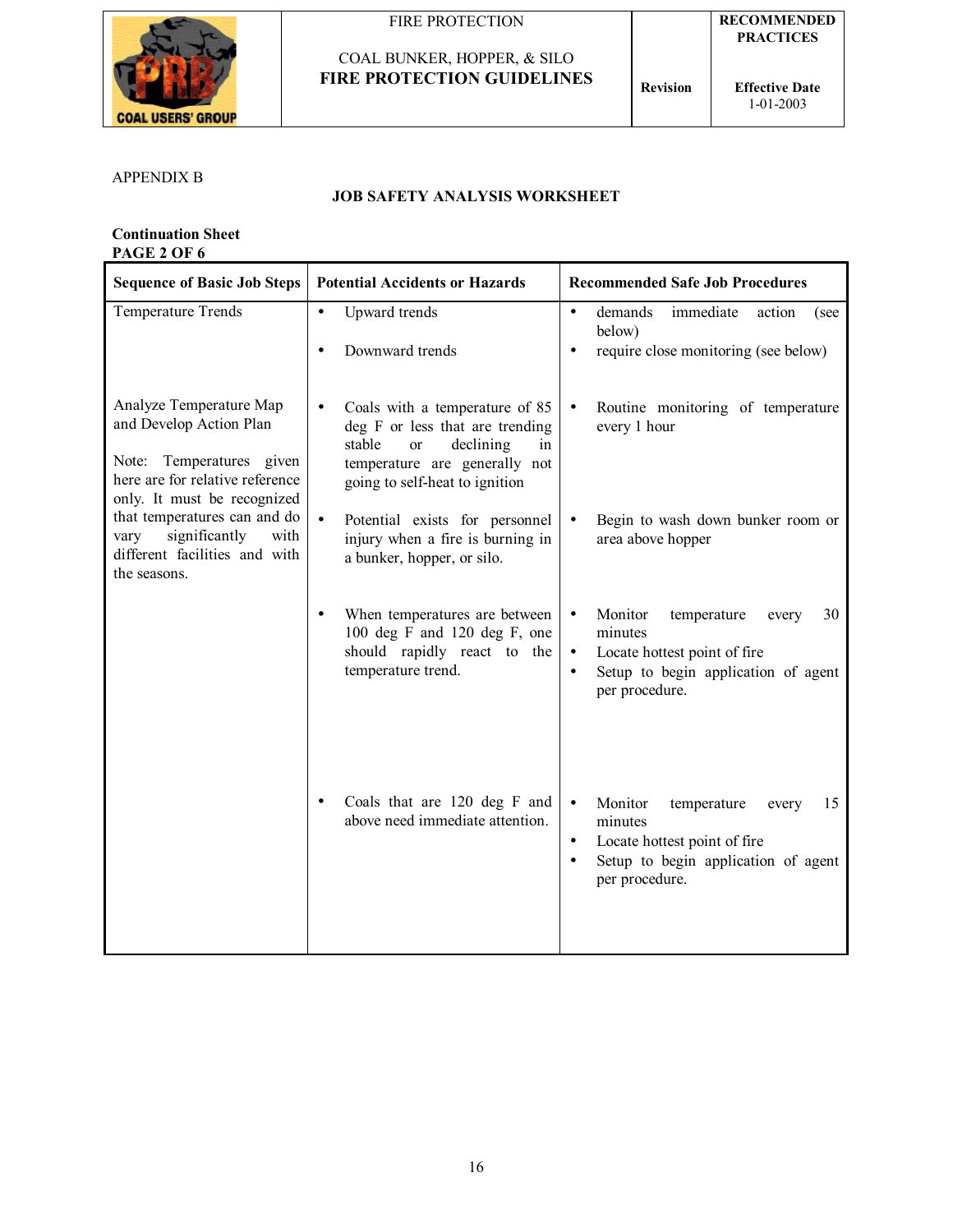

COAL BUNKER, HOPPER, & SILO



**COAL USERS' GROUP** 

**FIRE PROTECTION GUIDELINES Revision** 

**RECOMMENDED PRACTICES** 

#### **APPENDIX B JOB SAFETY ANALYSIS WORKSHEET**

#### **Continuation Sheet PAGE 3 OF 6**

| <b>Sequence of Basic Job Steps</b>                                                                                                                                                                                                                                                                                                                                                                                                                                                                                                                                                  | <b>Potential Accidents or Hazards</b>                                                                                                                                                                                 | <b>Recommended Safe Job Procedures</b>                                                                                                                                                                                                                                                                                                                                                                                                                                                                                                                                                                                                       |
|-------------------------------------------------------------------------------------------------------------------------------------------------------------------------------------------------------------------------------------------------------------------------------------------------------------------------------------------------------------------------------------------------------------------------------------------------------------------------------------------------------------------------------------------------------------------------------------|-----------------------------------------------------------------------------------------------------------------------------------------------------------------------------------------------------------------------|----------------------------------------------------------------------------------------------------------------------------------------------------------------------------------------------------------------------------------------------------------------------------------------------------------------------------------------------------------------------------------------------------------------------------------------------------------------------------------------------------------------------------------------------------------------------------------------------------------------------------------------------|
| Wash down the Tripper Room<br>with $0.5-3\%$ agent solution prior<br>to extinguishment procedures to<br>prevent a possible coal dust<br>explosion                                                                                                                                                                                                                                                                                                                                                                                                                                   | $\bullet$<br>Slipping,<br>falling,<br>heat,<br>smoke, or toxic gases<br>electrical shock<br>Caution: Always use a<br>fog<br>pattern NOT a straight stream<br>to avoid dust explosion potential.                       | Work in teams of 2. Wear Personal<br>$\bullet$<br>Protective Equipment Wear total<br>Personal Protective Equipment as<br>required for fire fighting when in<br>bunker room or near areas which<br>contain heat, smoke, or toxic<br>gases.<br>De-energize any non-water proof<br>$\bullet$<br>electrical equipment or circuits<br>Prepare a safety back-up fire hose<br>line                                                                                                                                                                                                                                                                  |
| Working<br>around<br>open<br>bunkers,<br>coal hoppers,<br><sub>or</sub><br>silos.                                                                                                                                                                                                                                                                                                                                                                                                                                                                                                   | Potential hazard of falling<br>into or partially into openings                                                                                                                                                        | When<br>working<br>around<br>$\bullet$<br>open<br>bunkers, coal hoppers, or silos it is<br>essential to take precautions such<br>as the proper use of safety belts<br>and lanyards to prevent personnel<br>from falling into openings.                                                                                                                                                                                                                                                                                                                                                                                                       |
| Fire Fighting<br>Prepare a safety back-up line; one<br>$1 \frac{1}{2}$ hose connected directly to<br>the standpipe system with Fire<br>Department style fog nozzle., 95<br>gpm.<br>Prepare the agent attack line; one<br>$1\frac{1}{2}$ " hose connected to a fire hose<br>off of the standpipe system, with a<br>maximum or 150' feet of hose<br>(less is better) should be between<br>the eductor and nozzle, $-1\frac{1}{2}$ 95<br>gpm in-line eductor and Fire<br>Department style fog nozzle. 95<br>gpm<br>Locate 40 - 50 gallon of agent so<br>that the pick up tube from the | Heat, flashback, steam/ dust<br>/methane explosion hazard to<br>firefighting personnel<br>$\bullet$<br>Slipping,<br>falling,<br>heat,<br>smoke, or toxic gases<br>Back injuries<br>handling<br>5<br>gallon containers | Work in teams of 2. Wear total<br>$\bullet$<br>Personal Protective Equipment as<br>required for fire fighting when in<br>bunker room or near areas which<br>contain heat, smoke, or toxic gases<br>Note:<br>It is important to use less than or<br>equal to 150' of hose between the<br>eductor and the nozzle (less is better<br>at that elevation) match the flows of<br>the eductor and nozzle, don't connect<br>the eductor directly to a valve or<br>appliance and<br>the<br>eductor<br>and<br>applicator must<br>be on the same<br>elevation.<br>Use proper lifting techniques and<br>$\bullet$<br>containers<br>with<br>move<br>carts |
| eductor can be easily placed in the<br>agent container.                                                                                                                                                                                                                                                                                                                                                                                                                                                                                                                             |                                                                                                                                                                                                                       | whenever possible                                                                                                                                                                                                                                                                                                                                                                                                                                                                                                                                                                                                                            |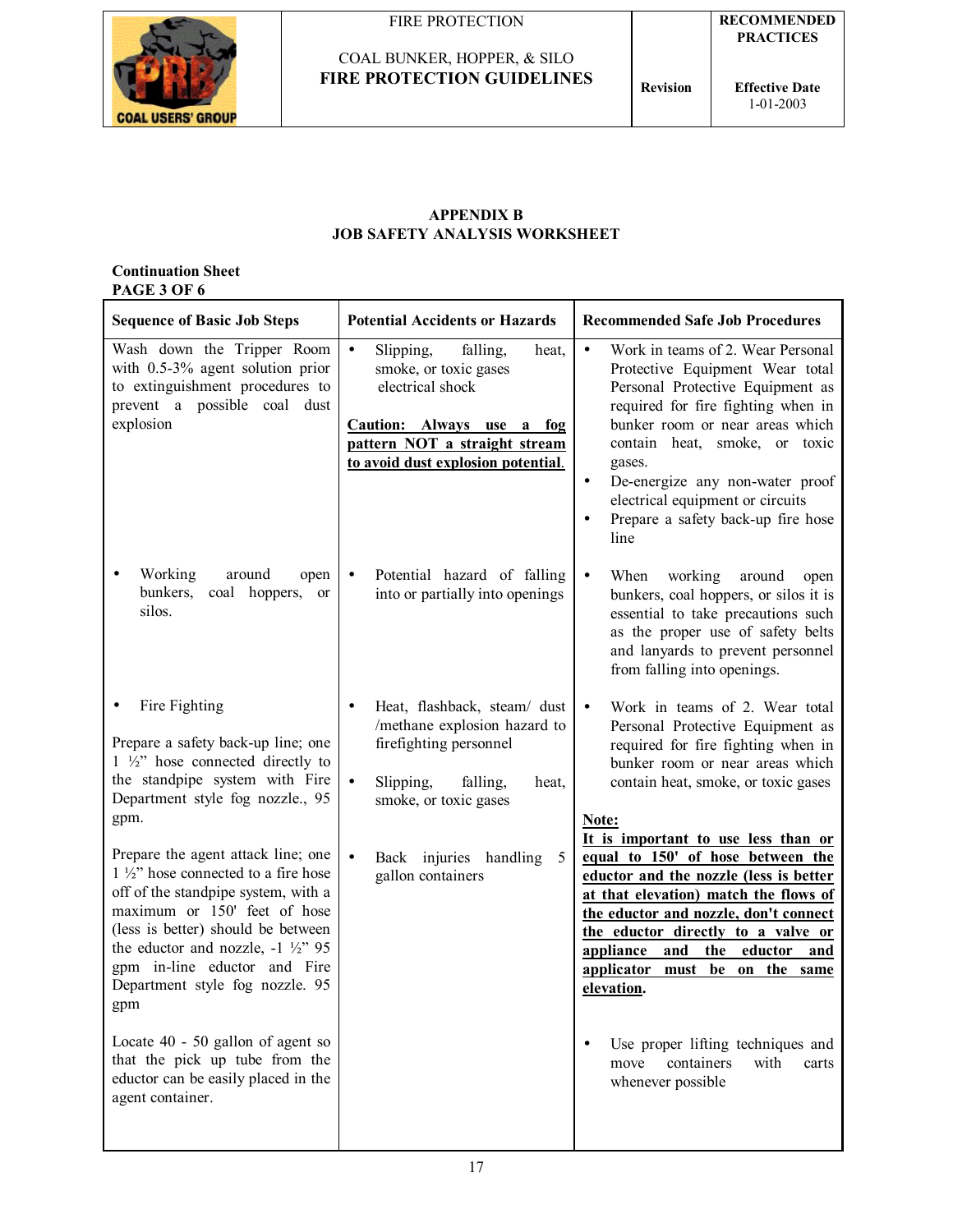



**Effective Date** 1-01-2003

#### **APPENDIX B JOB SAFETY ANALYSIS WORKSHEET**

#### **Continuation Sheet PAGE 4 OF 6**

| <b>Sequence of Basic Job Steps</b>                                  | <b>Potential Accidents or Hazards</b>                                                           | <b>Recommended Safe Job Procedures</b>                                                                                                                                                                                                                                                                                                                                            |
|---------------------------------------------------------------------|-------------------------------------------------------------------------------------------------|-----------------------------------------------------------------------------------------------------------------------------------------------------------------------------------------------------------------------------------------------------------------------------------------------------------------------------------------------------------------------------------|
| Point<br><b>Of</b><br>agent<br>Application                          | Coal dust explosion and burns<br>$\bullet$<br>from hot water rundown                            | Never attack the fire from the bottom<br>$\bullet$<br>of the bunker or hopper to try to<br>extinguish a coal fire. This procedure<br>could lead to a coal dust explosion<br>Most coal bunker, hopper, or silo fires<br>are fought from the top of the bunker<br>or hopper.                                                                                                        |
| Percent<br>of<br>agent<br>Application                               | Introduction of too much water<br>to bunker or hopper<br>Not using enough to extinguish<br>fire | Coal fires are also recommended to be<br>$\bullet$<br>extinguished using a concentration<br>rate of between 0.5-3%. A smaller<br>rate will introduce more water into<br>the enclosure than a 3% rate.                                                                                                                                                                             |
| micelle<br>Handling<br>encapsulating<br>agent<br>liquid concentrate | .Skin and eye irritation<br>$\bullet$                                                           | These agents are non-corrosive, non-<br>hazardous, synthetic concentrates for<br>by dilution with<br>water<br>use<br>in<br>firefighting equipment,<br>fixed<br><sub>or</sub><br>mobile systems. But, as with all<br>chemicals, protective equipment is<br>recommended such as eye protection,<br>gloves, etc. As with all concentrates,<br>rinse thoroughly with water if spilled |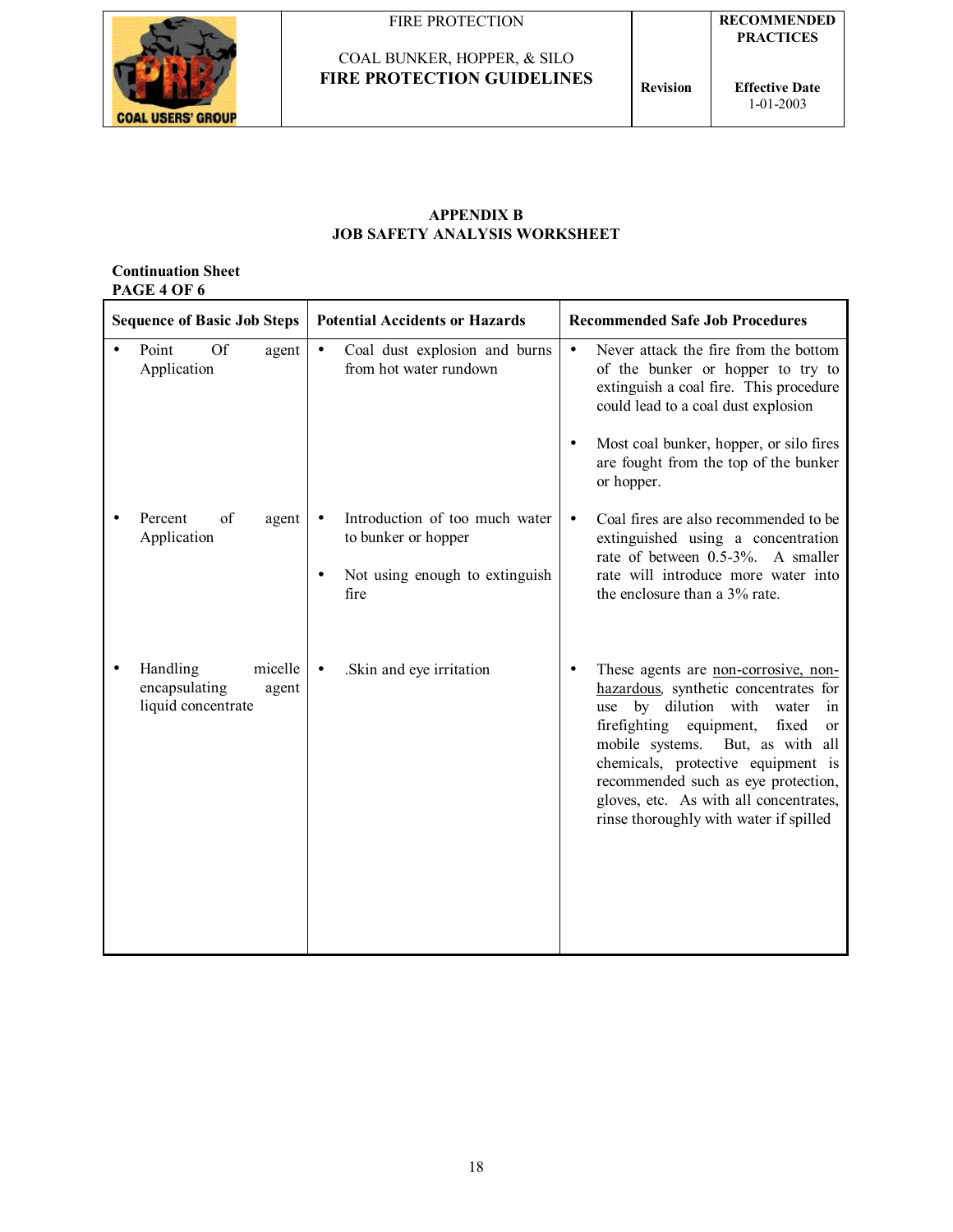

COAL BUNKER, HOPPER, & SILO

**FIRE PROTECTION GUIDELINES Revision** 



**RECOMMENDED PRACTICES** 

**Effective Date** 1-01-2003

#### **APPENDIX B JOB SAFETY ANALYSIS WORKSHEET**

#### **Continuation Sheet PAGE 5 OF 6**

| <b>Sequence of Basic Job Steps</b> |           | <b>Potential Accidents or Hazards</b>                                                                                                                                |           | <b>Recommended Safe Job Procedures</b>                                                                                                                                                                                                           |  |  |
|------------------------------------|-----------|----------------------------------------------------------------------------------------------------------------------------------------------------------------------|-----------|--------------------------------------------------------------------------------------------------------------------------------------------------------------------------------------------------------------------------------------------------|--|--|
| Apply agent to fire area           | $\bullet$ | Heat, flashback, steam/<br>dust<br>/methane explosion hazard to<br>firefighting personnel                                                                            | $\bullet$ | Once the seat of the fire has been<br>located, it is recommended use of a<br>fog pattern to apply agent, which will<br>allow an immediate reduction in the<br>explosive hazard created by coal dust.                                             |  |  |
|                                    |           | Seated<br>Deep<br>Fire,<br>area<br>obstructed by numerous steel<br>crossbeams.                                                                                       |           | the<br>fire<br>Once<br>has<br>been<br>area<br>covered using a fog<br>thoroughly<br>pattern, the water stream should be<br>tightened to a straight stream to<br>facilitate penetration to the seat of the<br>fire.                                |  |  |
|                                    |           | Hot Steel                                                                                                                                                            |           | The 30-degree fog stream should also<br>be used to cool the interior steel work<br>of the bunker or hopper.                                                                                                                                      |  |  |
|                                    | $\bullet$ | Bridging, ratholeing of coal due<br>to burning coal undermining the<br>allowing a hard top crust of coal<br>to form blocking the agent from<br>reaching seat of fire | $\bullet$ | Insert a fire fighting Fire Fighting<br>Piercing Rod through an opening in<br>the top of the bunker or hopper<br>directly into the hottest part of the fire<br>area as determined by use of a Laser<br>thermometer or Thermal imaging<br>camera. |  |  |
|                                    |           |                                                                                                                                                                      |           | The rod may have to be angled toward<br>the fire depending on the location of<br>the access hole and the hottest part of<br>the fire.                                                                                                            |  |  |
|                                    |           |                                                                                                                                                                      |           | Continue to work the rod into the hot<br>spots until fire is extinguished                                                                                                                                                                        |  |  |